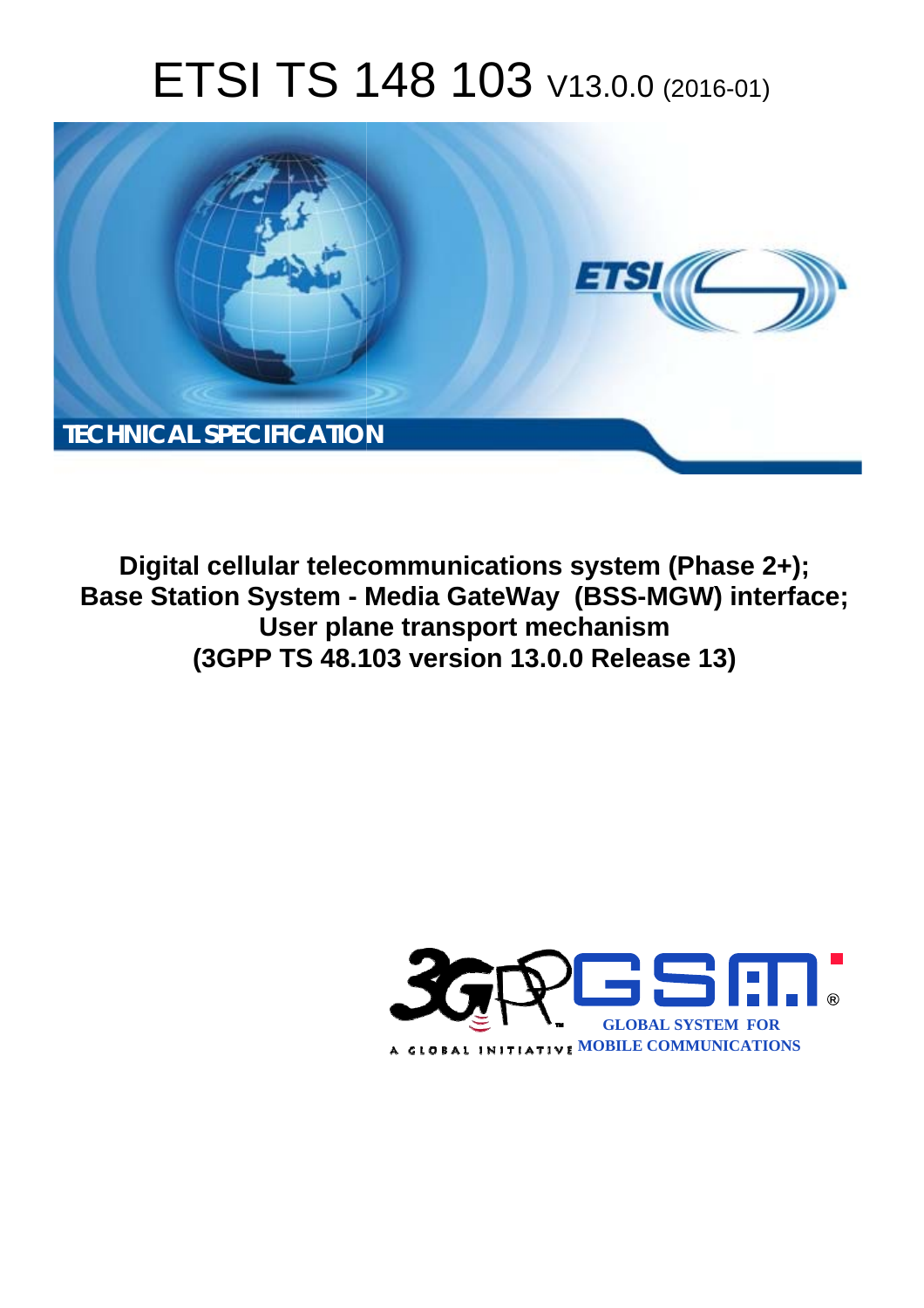Reference RTS/TSGG-0248103vd00

> Keywords GSM

#### *ETSI*

#### 650 Route des Lucioles F-06921 Sophia Antipolis Cedex - FRANCE

Tel.: +33 4 92 94 42 00 Fax: +33 4 93 65 47 16

Siret N° 348 623 562 00017 - NAF 742 C Association à but non lucratif enregistrée à la Sous-Préfecture de Grasse (06) N° 7803/88

#### *Important notice*

The present document can be downloaded from: <http://www.etsi.org/standards-search>

The present document may be made available in electronic versions and/or in print. The content of any electronic and/or print versions of the present document shall not be modified without the prior written authorization of ETSI. In case of any existing or perceived difference in contents between such versions and/or in print, the only prevailing document is the print of the Portable Document Format (PDF) version kept on a specific network drive within ETSI Secretariat.

Users of the present document should be aware that the document may be subject to revision or change of status. Information on the current status of this and other ETSI documents is available at <http://portal.etsi.org/tb/status/status.asp>

If you find errors in the present document, please send your comment to one of the following services: <https://portal.etsi.org/People/CommiteeSupportStaff.aspx>

#### *Copyright Notification*

No part may be reproduced or utilized in any form or by any means, electronic or mechanical, including photocopying and microfilm except as authorized by written permission of ETSI.

The content of the PDF version shall not be modified without the written authorization of ETSI. The copyright and the foregoing restriction extend to reproduction in all media.

> © European Telecommunications Standards Institute 2016. All rights reserved.

**DECT**TM, **PLUGTESTS**TM, **UMTS**TM and the ETSI logo are Trade Marks of ETSI registered for the benefit of its Members. **3GPP**TM and **LTE**™ are Trade Marks of ETSI registered for the benefit of its Members and of the 3GPP Organizational Partners.

**GSM**® and the GSM logo are Trade Marks registered and owned by the GSM Association.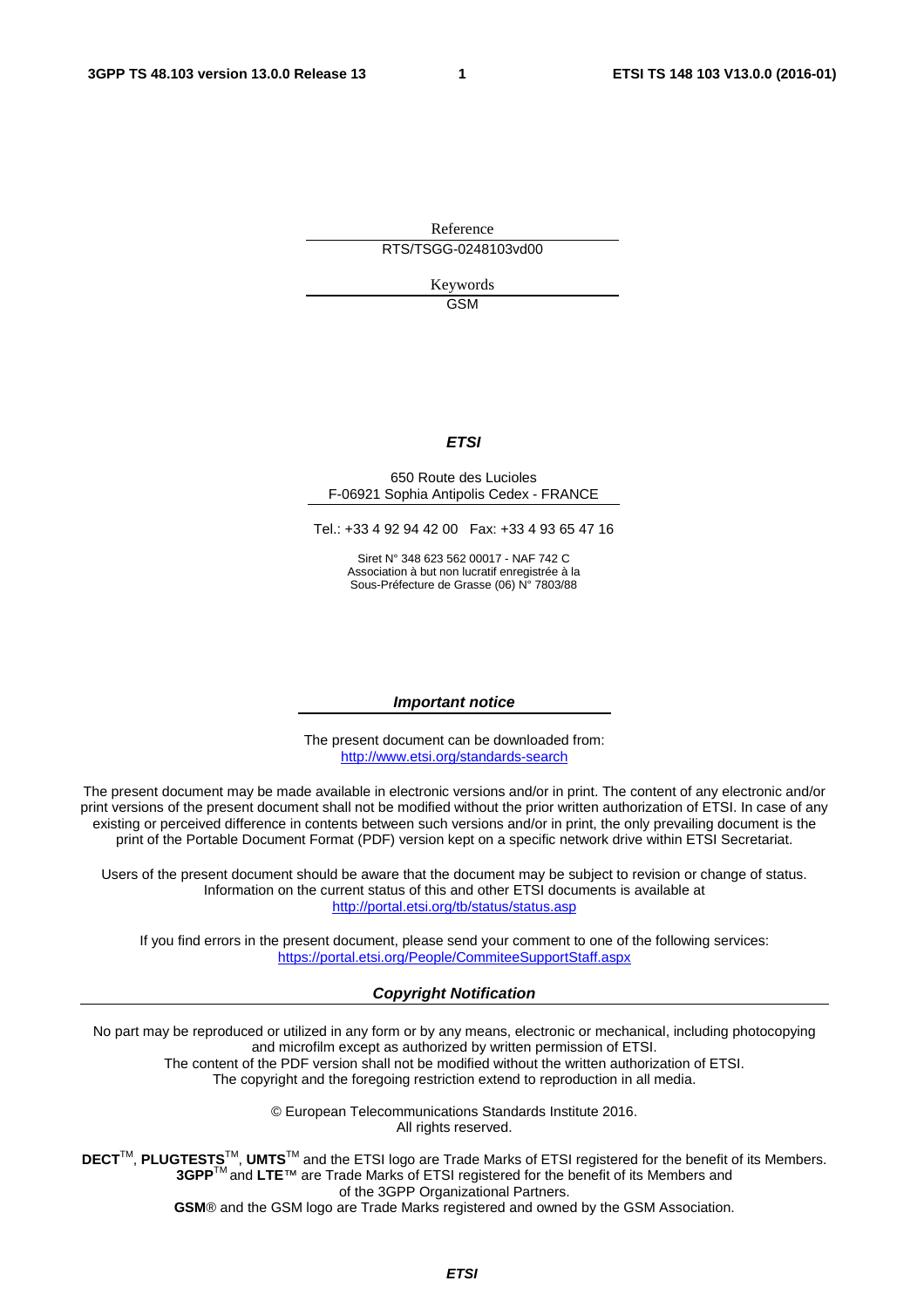# Intellectual Property Rights

IPRs essential or potentially essential to the present document may have been declared to ETSI. The information pertaining to these essential IPRs, if any, is publicly available for **ETSI members and non-members**, and can be found in ETSI SR 000 314: *"Intellectual Property Rights (IPRs); Essential, or potentially Essential, IPRs notified to ETSI in respect of ETSI standards"*, which is available from the ETSI Secretariat. Latest updates are available on the ETSI Web server ([https://ipr.etsi.org/\)](https://ipr.etsi.org/).

Pursuant to the ETSI IPR Policy, no investigation, including IPR searches, has been carried out by ETSI. No guarantee can be given as to the existence of other IPRs not referenced in ETSI SR 000 314 (or the updates on the ETSI Web server) which are, or may be, or may become, essential to the present document.

# Foreword

This Technical Specification (TS) has been produced by ETSI 3rd Generation Partnership Project (3GPP).

The present document may refer to technical specifications or reports using their 3GPP identities, UMTS identities or GSM identities. These should be interpreted as being references to the corresponding ETSI deliverables.

The cross reference between GSM, UMTS, 3GPP and ETSI identities can be found under [http://webapp.etsi.org/key/queryform.asp.](http://webapp.etsi.org/key/queryform.asp)

# Modal verbs terminology

In the present document "**shall**", "**shall not**", "**should**", "**should not**", "**may**", "**need not**", "**will**", "**will not**", "**can**" and "**cannot**" are to be interpreted as described in clause 3.2 of the [ETSI Drafting Rules](http://portal.etsi.org/Help/editHelp!/Howtostart/ETSIDraftingRules.aspx) (Verbal forms for the expression of provisions).

"**must**" and "**must not**" are **NOT** allowed in ETSI deliverables except when used in direct citation.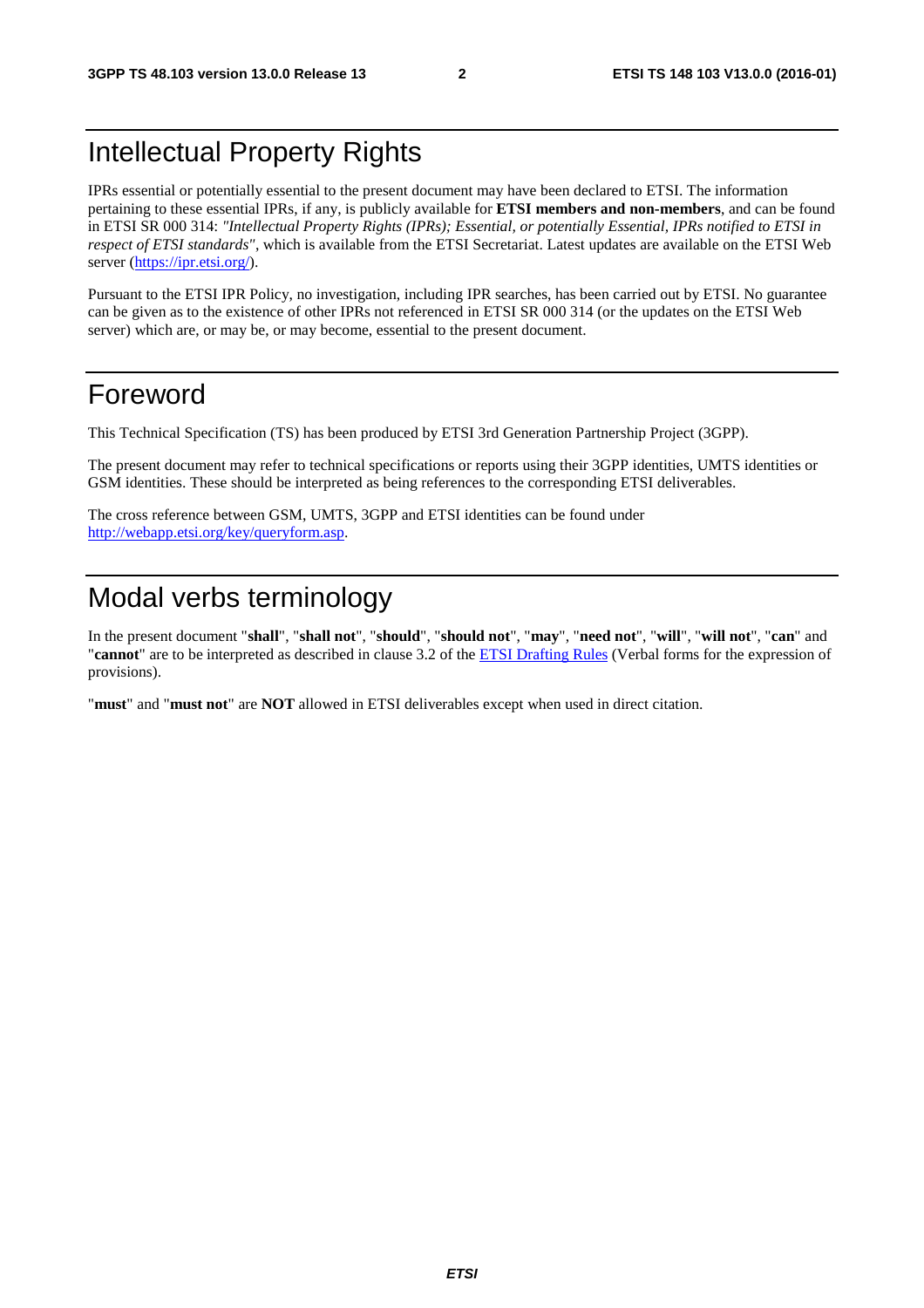$\mathbf{3}$ 

# Contents

| 1                  |                                  |  |  |  |  |  |  |
|--------------------|----------------------------------|--|--|--|--|--|--|
| 2                  |                                  |  |  |  |  |  |  |
| 3                  |                                  |  |  |  |  |  |  |
| 3.1                |                                  |  |  |  |  |  |  |
| 3.2                |                                  |  |  |  |  |  |  |
| 4                  |                                  |  |  |  |  |  |  |
| 4.1                |                                  |  |  |  |  |  |  |
| 4.2                |                                  |  |  |  |  |  |  |
|                    |                                  |  |  |  |  |  |  |
| 5<br>5.1           |                                  |  |  |  |  |  |  |
| 5.2                |                                  |  |  |  |  |  |  |
| 5.3                |                                  |  |  |  |  |  |  |
| 5.4                |                                  |  |  |  |  |  |  |
| 5.4.1              |                                  |  |  |  |  |  |  |
| 5.4.2              |                                  |  |  |  |  |  |  |
| 5.4.2.1            |                                  |  |  |  |  |  |  |
| 5.4.2.1.1          |                                  |  |  |  |  |  |  |
| 5.4.2.1.2          |                                  |  |  |  |  |  |  |
| 5.4.2.1.3          |                                  |  |  |  |  |  |  |
| 5.4.2.1.4          |                                  |  |  |  |  |  |  |
| 5.4.2.1.5          |                                  |  |  |  |  |  |  |
| 5.4.2.1.6          |                                  |  |  |  |  |  |  |
| 5.4.2.1.7          |                                  |  |  |  |  |  |  |
| 5.4.2.1.8          |                                  |  |  |  |  |  |  |
| 5.4.2.1.9          |                                  |  |  |  |  |  |  |
| 5.4.2.1.10         |                                  |  |  |  |  |  |  |
| 5.4.2.2<br>5.4.2.3 |                                  |  |  |  |  |  |  |
| 5.4.3              |                                  |  |  |  |  |  |  |
| 5.5                | Transport with RTP multiplexing. |  |  |  |  |  |  |
| 5.5.1              |                                  |  |  |  |  |  |  |
| 5.5.2              |                                  |  |  |  |  |  |  |
| 5.5.2.1            |                                  |  |  |  |  |  |  |
| 5.5.2.2            |                                  |  |  |  |  |  |  |
| 5.5.3              |                                  |  |  |  |  |  |  |
| 5.5.3.1            |                                  |  |  |  |  |  |  |
| 5.5.3.2            |                                  |  |  |  |  |  |  |
| 5.5.3.3            |                                  |  |  |  |  |  |  |
| 5.6                |                                  |  |  |  |  |  |  |
| 5.6.1              |                                  |  |  |  |  |  |  |
| 5.6.2              |                                  |  |  |  |  |  |  |
| 5.6.2.1            |                                  |  |  |  |  |  |  |
| 5.6.2.2            |                                  |  |  |  |  |  |  |
| 5.6.2.3            |                                  |  |  |  |  |  |  |
| 5.7                |                                  |  |  |  |  |  |  |
|                    | <b>Annex A (informative):</b>    |  |  |  |  |  |  |
|                    |                                  |  |  |  |  |  |  |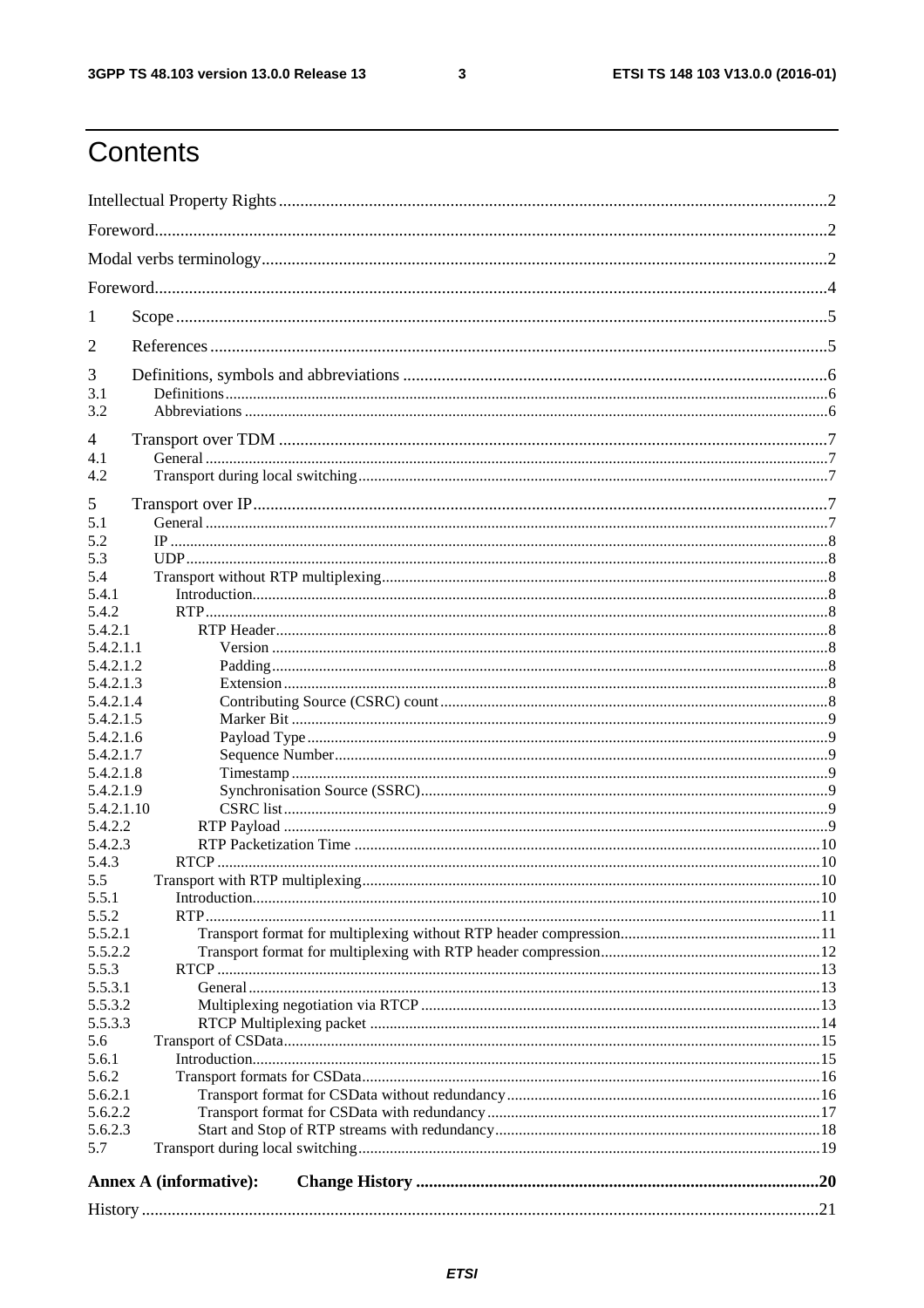# Foreword

This Technical Specification has been produced by the 3<sup>rd</sup> Generation Partnership Project (3GPP).

The contents of the present document are subject to continuing work within the TSG and may change following formal TSG approval. Should the TSG modify the contents of the present document, it will be re-released by the TSG with an identifying change of release date and an increase in version number as follows:

Version x.y.z

where:

- x the first digit:
	- 1 presented to TSG for information;
	- 2 presented to TSG for approval;
	- 3 or greater indicates TSG approved document under change control.
- y the second digit is incremented for all changes of substance, i.e. technical enhancements, corrections, updates, etc.
- z the third digit is incremented when editorial only changes have been incorporated in the document.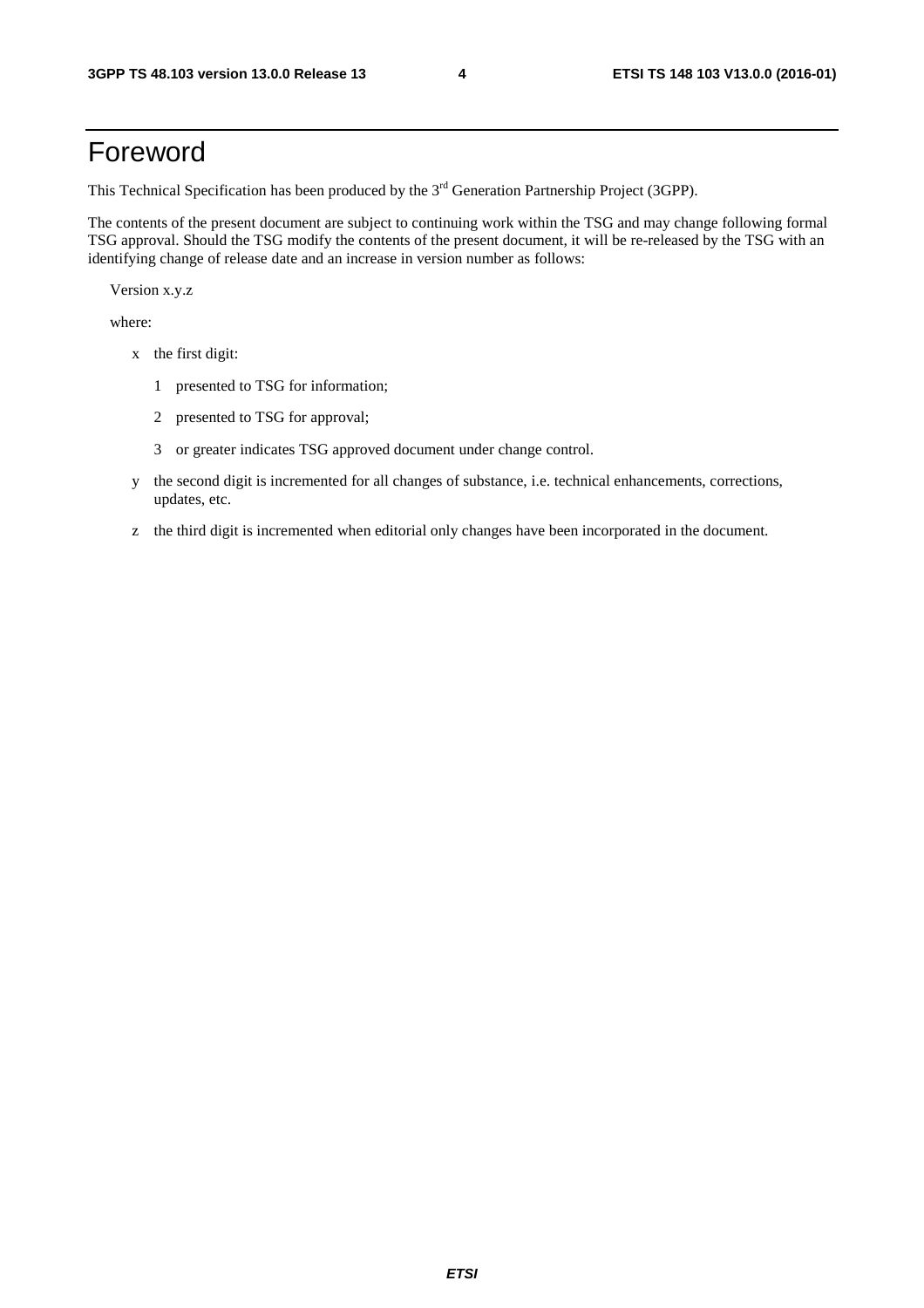# 1 Scope

The present document specifies the User Plane data transport protocols used between BSSs and the Core Network (MGWs) across the A interface. The main purpose of the present document is the AoIP description, however for the sake of completeness the AoTDM case is described as well.



#### **Figure 1.1: CS core network logical architecture**

Note that the present document does not preclude any Core Network Session Control Protocol implementation (BICC or SIP-I).

# 2 References

The following documents contain provisions which, through reference in this text, constitute provisions of the present document.

- References are either specific (identified by date of publication, edition number, version number, etc.) or non-specific.
- For a specific reference, subsequent revisions do not apply.
- For a non-specific reference, the latest version applies. In the case of a reference to a 3GPP document (including a GSM document), a non-specific reference implicitly refers to the latest version of that document *in the same Release as the present document*.
- [1] 3GPP TR 21.905: "Vocabulary for 3GPP Specifications".
- [2] IETF RFC 791: "Internet Protocol (IP)".
- [3] IETF RFC 2460: "Internet Protocol, Version 6 (IPv6)".
- [4] IETF RFC 768: "User Datagram Protocol. (UDP)".
- [5] IETF RFC 3550: "RTP: A Transport Protocol for Real Time Applications".
- [6] 3GPP TS 29.414: "Core network Nb Interface data transport and transport signalling".
- [7] IETF RFC 3551: "RTP Profile for Audio and Video Conference with Minimal Control".
- [8] 3GPP TR 29.814: "Feasibility Study on Bandwidth Savings at Nb Interface with IP transport".
- [9] IETF RFC 4040: "RTP Payload Format for a 64 kbits/s Transparent Call"
- [10] IETF RFC 4867: "RTP Payload Format and File Storage Format for the Adaptive Multi-Rate (AMR) and Adaptive Multi-Rate Wideband (AMR-WB) Audio Codecs"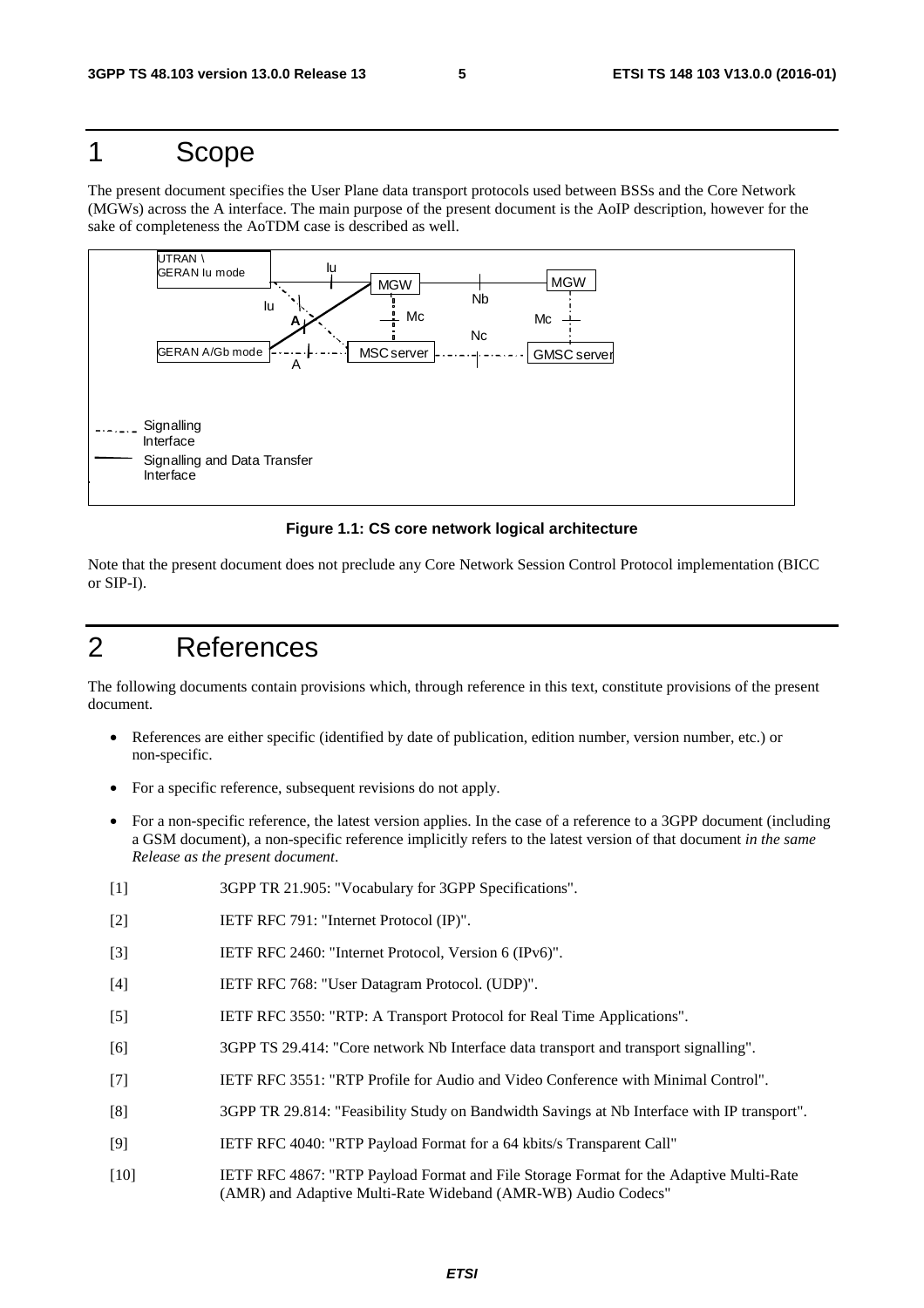| - [11]             | IETF RFC 2198: "RTP Payload for redundant Audio Data"                                                             |
|--------------------|-------------------------------------------------------------------------------------------------------------------|
| $\lceil 12 \rceil$ | 3GPP TR 43.903 A-Interface over IP Study (AINTIP)                                                                 |
| [13]               | 3GPP TS 48.001 "Base Station System – Mobile-services Switching Centre (BSS - MSC)<br>interface; General aspects" |

- [14] ITU-T Recommendation G.705: "Characteristics of plesiochronous digital hierarchy (PDH) equipment functional blocks".
- [15] ANSI T1.102-1993: "Digital Hierarchy Electrical Interface".
- [16] ITU-T Recommendation G.711: "Pulse Code Modulation (PCM) of voice frequencies".
- [17] 3GPP TS 48.020: "Rate adaption on the Base Station System Mobile-services Switching Centre (BSS - MSC) interface".
- [18] IETF RFC 5993 (2010) "RTP Payload Format for Global System for Mobile Communications Half Rate (GSM-HR)".
- [19] 3GPP TS 48.008: "Mobile Switching Centre Base Station System (MSC-BSS) interface; Layer 3 specification".
- [20] 3GPP TS 26.102: "Adaptive Multi-Rate (AMR) speech codec; Interface to Iu, Uu and Nb".
- [21] 3GPP TS 23.284: "Local Call Local Switch; Stage 2".

# 3 Definitions, symbols and abbreviations

# 3.1 Definitions

For the purposes of the present document, the terms and definitions given in TR 21.905 [1] and the following apply.

- Intra-BSS call: A mobile to mobile voice call involving two mobile stations connected to the same BSS.
- Local call: An Intra-BSS call that can be locally switched by the BSS. For details on the Local Switch Service see 3GPP TS 23.284 [21].

Access MGW: The MGW interfacing to the Radio Access Network

### 3.2 Abbreviations

For the purposes of the present document, the abbreviations given in TR 21.905 [1] and the following apply. An abbreviation defined in the present document takes precedence over the definition of the same abbreviation, if any, in TR 21.905 [1].

| A (interface) over IP                                           |
|-----------------------------------------------------------------|
| A (interface) over TDM                                          |
| APPlication                                                     |
| Bearer Independent Call Control                                 |
| <b>Base Station Subsystem</b>                                   |
| Circuit-Switched                                                |
| CS Data and fax                                                 |
| Internet Engineering Task Force                                 |
| Internet Protocol                                               |
| Internet Protocol version 4                                     |
| Internet Protocol version 6                                     |
| International Telecommunications Union-Telecommunication sector |
| Media GateWay                                                   |
| Pulse-Coded Modulation                                          |
| <b>Request For Comment</b>                                      |
|                                                                 |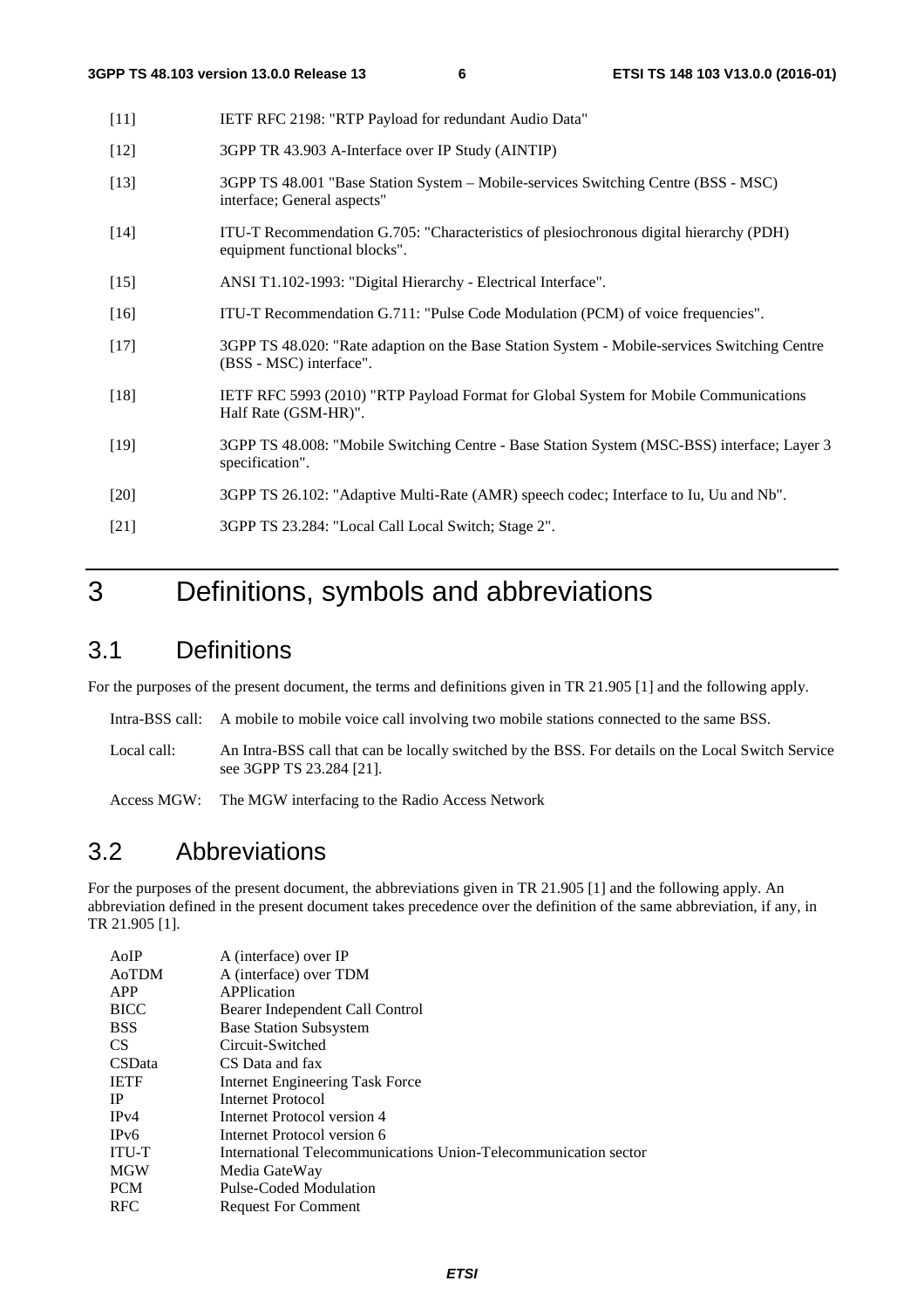| <b>RTP</b>  | Real-Time Transport Protocol                       |
|-------------|----------------------------------------------------|
| <b>RTCP</b> | Real-Time Transport Control Protocol               |
| $SIP-I$     | Session Initiation Protocol with encapsulated ISUP |
| <b>SSRC</b> | <b>Synchronisation Source</b>                      |
| <b>SVC</b>  | <b>Switched Virtual Circuit</b>                    |
| <b>TDM</b>  | Time-Division Multiplexing                         |
| <b>UDP</b>  | User Datagram Protocol                             |
| UP          | User Plane                                         |
|             |                                                    |

# 4 Transport over TDM

### 4.1 General

The present chapter describes the transport on the A Interface UP over E1/T1 interface; for more information see 3GPP TS 48.001 [13]. Figure 4.1 shows the protocol stack for the transport network user plane on the A interface.

| Payload                        |  |
|--------------------------------|--|
| (PCM encoded speech or CSData) |  |
| E1 or T1                       |  |

#### **Figure 4.1: TDM Protocol stack for the A interface user plane**

Layer 1 shall utilise digital transmission:

- at a rate of 2 048 kbit/s with a frame structure of 32 x 64kbit/s time slots, as specified in ITU-T Recommendation G.705 [14] clause 3 for E1 interface; or
- at a rate of 1 544 kbit/s with a frame structure of 24 x 64 kbit/s time slots, as specified in T1.102 specification for T1 interface [15].

The payload is either PCM encoded speech (see ITU-T Recommendation G.711 [16]) or CSData (see 3GPP TS 48.020 [17]).

# 4.2 Transport during local switching

When a local switch path is established in the BSS for a local call, the user plane between the BSS and the Access MGWs for both the call legs in uplink and downlink shall not be released.

# 5 Transport over IP

### 5.1 General

The present chapter describes the transport of the A-Interface User Plane Payload by RTP/UDP/IP. Figure 5.1 shows the protocol stack.

| Payload (PCM-coded speech, or |
|-------------------------------|
| compressed speech or CSData)  |
| RTP                           |
| LIDP                          |
| IPv4 or IPv6                  |

**Figure 5.1: IP Protocol stack for the A-Interface user plane** 

The specific carrying way at physical/link layer of the IP protocol is not limited by the present document; if Ethernet is adopted, link layer will be MAC protocol while if IPoE1 or POS is adopted, link layer will be PPP protocol. Nevertheless at least Ethernet should be supported.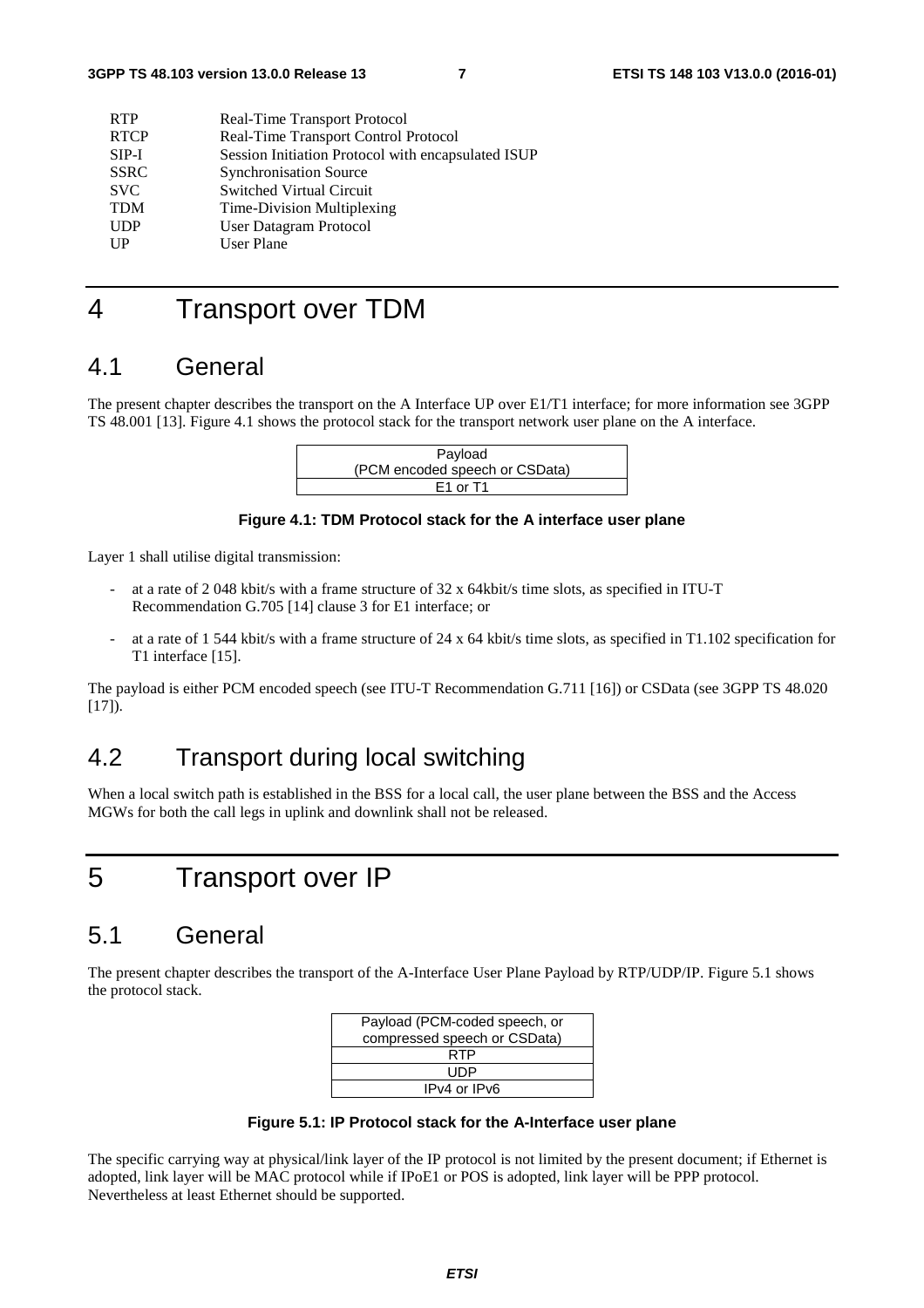# 5.2 IP

IPv4 (RFC 791 [2]) shall be supported

IPv6 (RFC 2460 [3]) may be supported as an option.

One BSS/MGW pair may be connected via several IP interfaces.

# 5.3 UDP

The UDP Protocol (see RFC 768 [4]) shall be applied.

Two consecutive port numbers shall be used at each BSS/MGW for the RTP connection and for the optional RTCP connection that corresponds to a single A interface UP connection. Two such consecutive port numbers are termed "port number block" in what follows. The first port number shall be even and shall be assigned to the RTP protocol. For a given BSS/MGW, the same port shall be used to send and to receive RTP PDUs. The next port number shall be assigned to the RTCP protocol. This port shall be reserved even if the optional RTCP protocol is not used.

If multiplexing is applied with or without header compression, the source UDP port number shall indicate the local termination used to combine the multiplexed packet and the destination UDP port number shall indicate the remote port number where PDUs are demultiplexed. The negotiation of whether multiplexing is applied and of the destination UDP port is described in sub-clause 5.5.3.2. If multiplexing was negotiated for an A interface UP user plane connection, the BSS/MGW may apply multiplexing by sending all packets of the user plane connection (multiplexed with other user plane connections packets) towards the negotiated destination UDP port.

# 5.4 Transport without RTP multiplexing

### 5.4.1 Introduction

User Plane transport without RTP multiplexing is default and shall be supported. It shall be applied after call setup, until a User Plane transport with RTP-multiplexing is negotiated via RTCP, see clause 5.5. RTCP, see RFC 3550 [5] may be applied in AoIP, it is optional. A BSS or MSC may ignore incoming RTCP packets on AoIP.

### 5.4.2 RTP

The RTP protocol (see RFC 3550 [5]) shall be applied.

#### 5.4.2.1 RTP Header

The RTP Header Fields shall be used as described in the following sub-clauses:

5.4.2.1.1 Version

RTP Version 2 shall be used.

5.4.2.1.2 Padding

Padding shall not be used.

5.4.2.1.3 Extension

The RTP Header extension shall not be used.

#### 5.4.2.1.4 Contributing Source (CSRC) count

There is zero CSRC.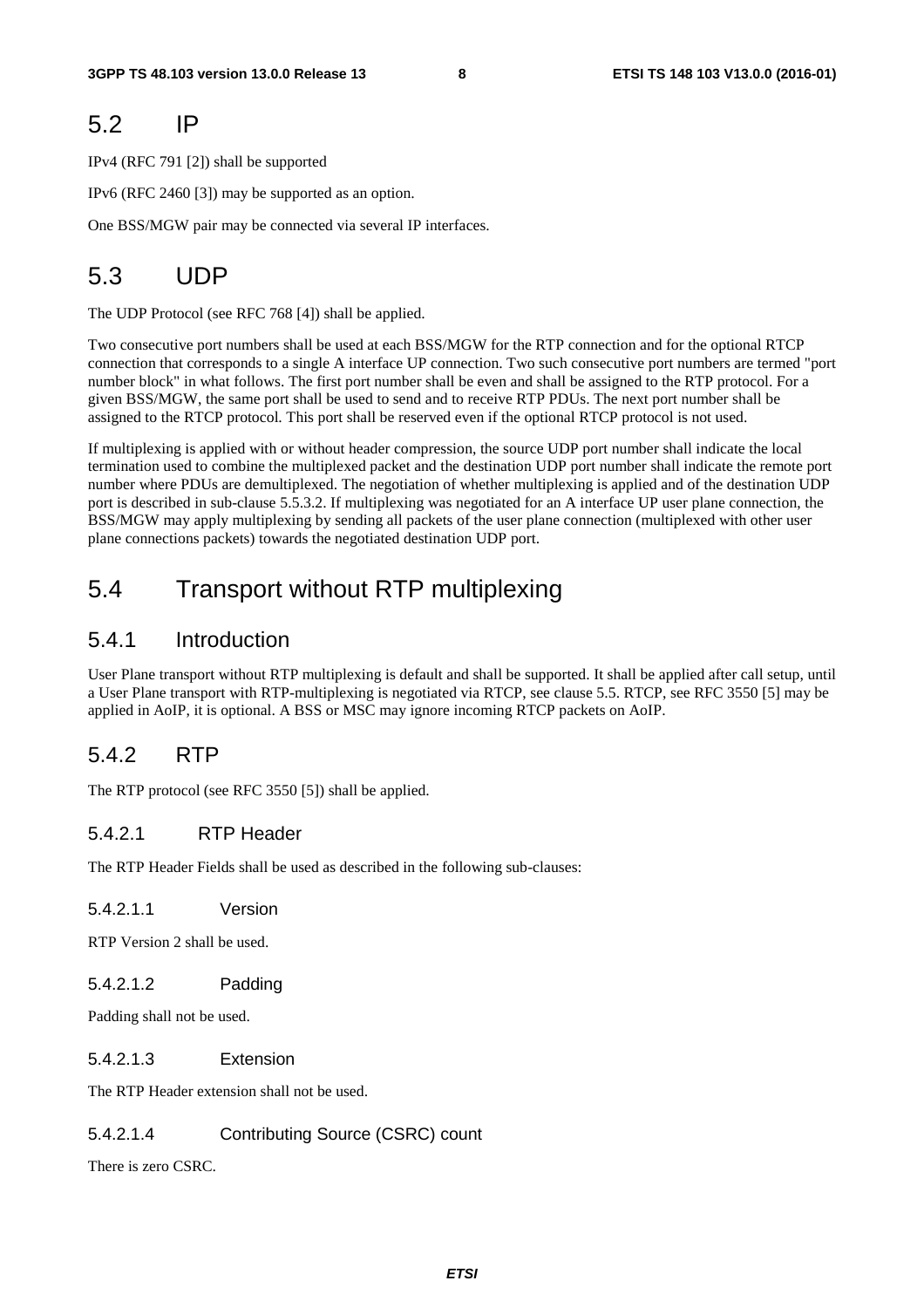#### 5.4.2.1.5 Marker Bit

The marker bit shall be used as specified for the RTP profile applicable for the used payload. If AMR or AMR-WB speech is received via the GSM radio interface, then an ONSET frame precedes the first speech frame. This ONSET Frame is transported in a separate RTP packet and shall also have the Marker Bit set to "1". Also the next RTP packet, which contains the first speech frame of the talkspurt, shall have the Marker Bit set to "1". In case of lost speech frames due to radio errors or due to FACCH frame stealing the Marker bit shall not be set in the first speech frame after that interruption.

#### 5.4.2.1.6 Payload Type

See sub-clause 5.4.2.2.

#### 5.4.2.1.7 Sequence Number

The sequence number shall be supplied by the source (BSS or MGW) of an RTP packet. RTP sequence numbering is based on sent RTP packets, not on expected speech frames. If frames are lost or stolen on the radio interface and the codec does not support Bad or No\_Data frame types, no RTP packet is sent in uplink direction and the RTP Sequence Number is not incremented, until a next frame is sent in RTP. This ensures that the receiver of the RTP stream can detect lost RTP packets by inspecting the RTP Sequence Number.

#### 5.4.2.1.8 Timestamp

The timestamp shall be supplied by the source (BSS or MGW) of a RTP PDU. Depending of the (pseudo) codec used a clock frequency of either 8 or 16 kHz shall be used, as described in sub-clause 5.4.2.2. In case of lost or stolen frames on the radio interface or in case of an interruption of the RTP stream due to handover, the RTP Timestamp shall be incremented as if no frame would have been lost. This ensures that the receiver of the RTP stream can regenerate the time signal correctly.

NOTE:IETF RFC 3550 [5] specifies that the RTP timestamp is based on the sampling instant of the source Encoder. In case of a circuit switched radio interface the source Encoder for the uplink is within the mobile station. But the radio interface does not support the transfer of a RTP Timestamp. The clock synchronisation between mobile station and BSS is, however, very precise and so the BSS can take the role of the source Encoder and provide the RTP time stamp.

#### 5.4.2.1.9 Synchronisation Source (SSRC)

The source (BSS or MGW) of a RTP PDU shall supply a SSRC. The receiver of a RTP PDU may ignore the SSRC if it does not use RTCP.

#### 5.4.2.1.10 CSRC list

This list is empty, i.e. not present.

#### 5.4.2.2 RTP Payload

The packing of the RTP Payload for each Speech Codec Type is specified in TS 26.102 [20].

When defined as such by IETF for a given Speech Codec (see RFC 3550 [5]) and RFC 3551 [7]) the "Static" Payload Type is used; otherwise for RTP profiles for which IETF defines the Payload Type as "Dynamic" (e.g. for AMR codecs, see RFC4867 [10]) a fixed Payload Type is defined for AoIP in the range of the dynamic Payload Types, see below.

The mapping between transported RTP payloads and their associated Payload Type is as follows: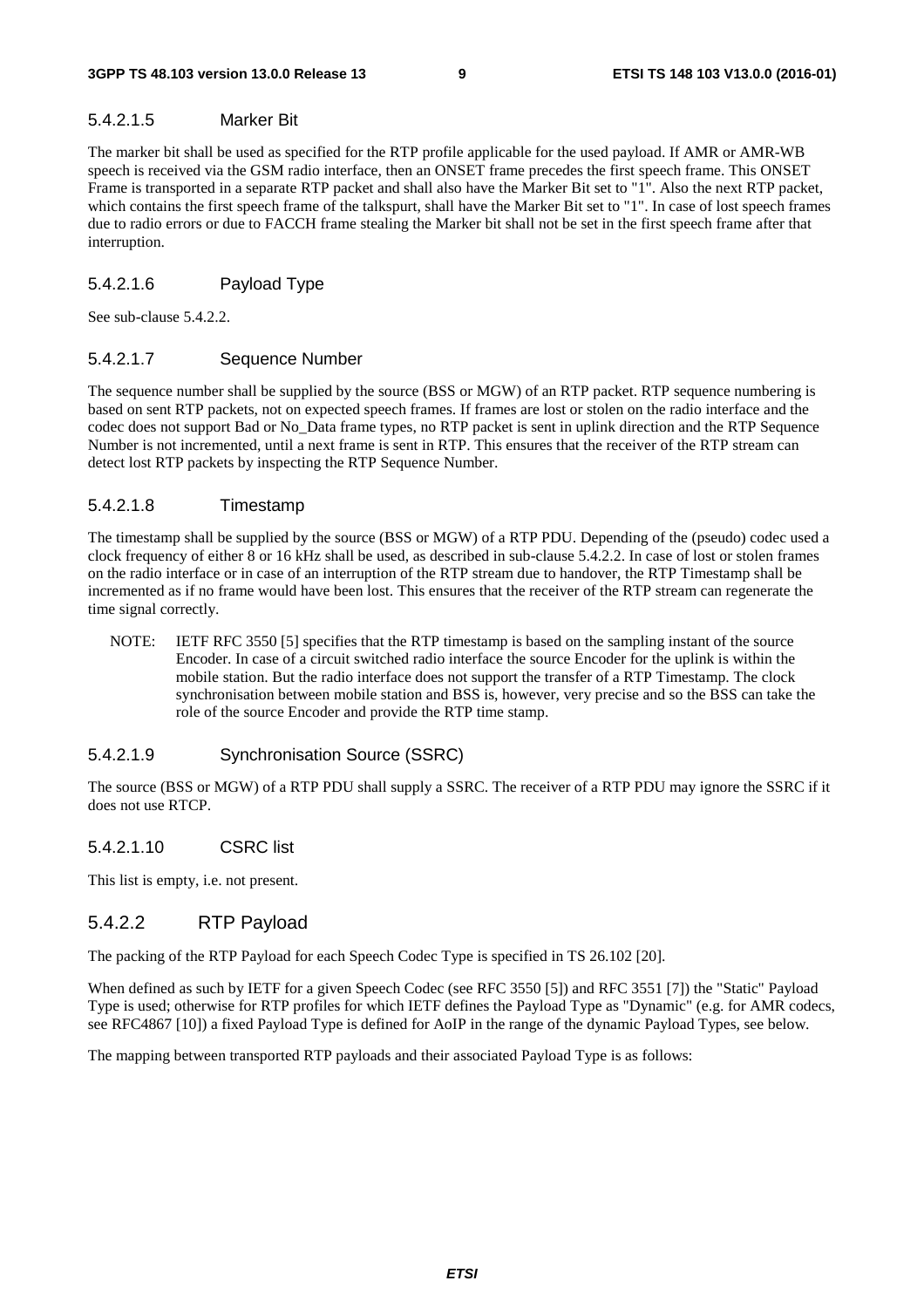|                           | Type of data transported                                                           | <b>RTP Payload Type</b> | <b>Clock frequency</b>                        |
|---------------------------|------------------------------------------------------------------------------------|-------------------------|-----------------------------------------------|
|                           | PCM µ-law encoded speech (G.711)                                                   | 0 (see RFC 3551 [7])    | 8 kHz (see RFC 3551 [7])                      |
|                           | PCM A-law encoded speech (G.711)                                                   | 8 (see RFC 3551 [7])    | 8 kHz (see RFC 3551 [7])                      |
| Compressed                | <b>GSM FR codec</b>                                                                | 3 (see RFC 3551 [7])    | 8 kHz (see RFC 3551 [7])                      |
| Speech                    | (3GPP TS 46.010)                                                                   |                         |                                               |
|                           | <b>GSM EFR codec</b>                                                               | 110                     | 8 kHz (see RFC 3551 [7])                      |
|                           | (3GPP TS 46.060)                                                                   |                         |                                               |
|                           | <b>GSM HR codec</b>                                                                | 111                     | 8 kHz (see [18])                              |
|                           | (3GPP TS 46.020)                                                                   |                         |                                               |
|                           | Narrow Band AMR codecs (i.e. FR AMR,                                               | 112                     | 8 kHz (see RFC4867 [10])                      |
|                           | HR AMR and OHR AMR codecs)                                                         |                         |                                               |
|                           | (3GPP TS 29.190)                                                                   |                         |                                               |
|                           | Wide Band AMR codecs (i.e. AMR-WB,                                                 | 113                     | 16 kHz (see RFC4867 [10])                     |
|                           | OFR AMR-WB and OHR AMR-WB codecs)                                                  |                         |                                               |
|                           | (3GPP TS 29.190)                                                                   |                         |                                               |
| CSData                    | Without RTP redundancy (redundancy                                                 | 120                     | 8 kHz (see RFC 4040 [9])                      |
| (Clear Mode               | $level = 1$                                                                        |                         |                                               |
| pseudo-codec<br>– see RFC | (3GPP TS 48.008 and TS 48.020)                                                     |                         |                                               |
| 4040 [9])                 |                                                                                    |                         |                                               |
|                           |                                                                                    | 121                     |                                               |
|                           | With RTP redundancy (redundancy level $=$<br>2 or 3)                               |                         | 8 kHz (see RFC 4040 [9]<br>and RFC 2198 [11]) |
|                           |                                                                                    |                         |                                               |
|                           |                                                                                    |                         |                                               |
|                           |                                                                                    |                         |                                               |
|                           | (3GPP TS 48.008 and TS 48.020)<br>See sub-clause 5.6 for the format<br>description |                         |                                               |

**Table 5.4.2.2.1: Type of data transported versus RTP Payload Type** 

#### 5.4.2.3 RTP Packetization Time

The RTP Packetization Time is not negotiated for AoIP, but set to a predefined fixed value, see TS 26.102 [20].

For compressed speech on the A-Interface the Packetization Time is identical to the Speech Frame length and that is 20ms for all 3GPP Codec Types.

For PCM-coded speech (ITU-T G.711, A-law and μ-law) the Packetization Time is predefined to 20ms for AoIP.

For CSData the Packetization Time is predefined to 20ms, when no redundancy is used. In case of RTP Redundancy more than one consecutive data block are included in one RTP packet. But for each of these data blocks the Packetization Time is predefined to 20ms.

### 5.4.3 RTCP

RTCP (see RFC 3550 [5]) may be applied. The use of the RTCP protocol is optional.

A BSS/MGW may ignore incoming RTCP PDUs.

### 5.5 Transport with RTP multiplexing

### 5.5.1 Introduction

This sub-clause specifies an optional transport format for the A interface and IP transport that allows transporting several RTP payload PDUs of different user plane connections within one UDP/IP packet, and the corresponding backward compatible signalling extensions required to negotiate the use of this transport option. Use of this transport format saves bandwidth in the IP network (bandwidth gains for the Nb interface are evaluated in 3GPP TR 29.814 [8]).

Bandwidth saving is achieved by multiplexing several RTP payload PDUs within one UDP/IP packet. As an option, the RTP header may be compressed in addition. Two transport formats are specified accordingly.

As specified in sub-clause 5.5.3.1 RTP multiplexing shall not be applied if RTP redundancy has been negotiated.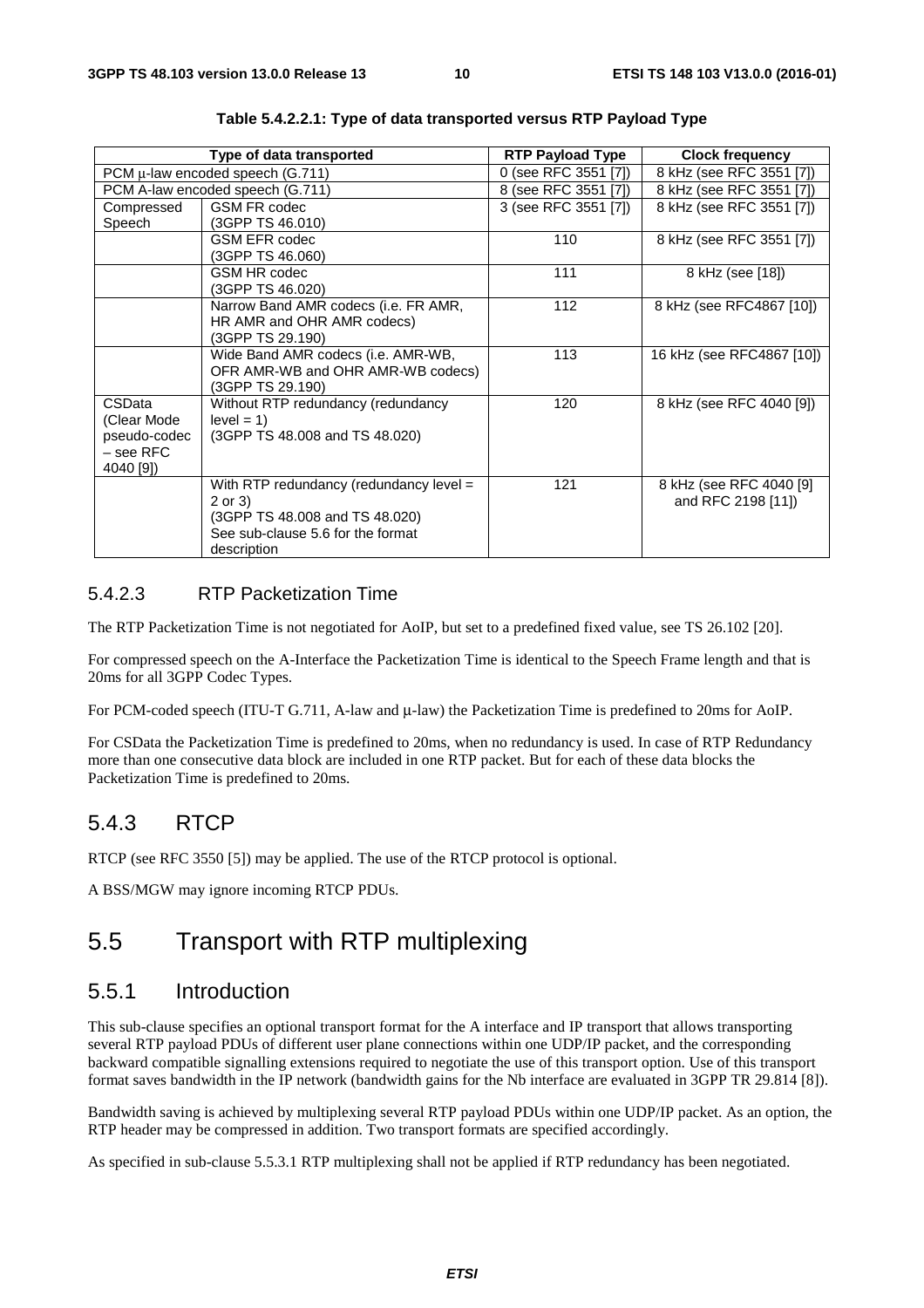### 5.5.2 RTP

#### 5.5.2.1 Transport format for multiplexing without RTP header compression

Several RTP payload PDUs sent to the same IP address are multiplexed within one single UDP/IP packet over the A interface. If DiffServ is applied, all multiplexed PDUs also need to share the same Diffserv class. The multiplexing shall only be used with RTP packets. RTCP shall be transported normally by UDP/IP packets.

Use of multiplexing shall be negotiated between BSS and MGW, as specified in sub-clause 5.5.3.2.

Before each multiplexed RTP/codec payload PDU inserted into the UDP/IP packet a "Multiplex Header", which identifies the multiplexed packet, shall be inserted.

| <b>Bits</b>     |                                                             |                                                 |                         |                              |                |  |   |            |                  |  |  |  |
|-----------------|-------------------------------------------------------------|-------------------------------------------------|-------------------------|------------------------------|----------------|--|---|------------|------------------|--|--|--|
| 7               | 6                                                           | 5                                               | 4                       | 3                            | $\overline{2}$ |  | 0 | of Octets  |                  |  |  |  |
|                 |                                                             | 20/40                                           | IP                      |                              |                |  |   |            |                  |  |  |  |
|                 | Source Port, Dest Port = <mux port="" udp="">, Length</mux> | 8                                               | <b>UDP</b>              |                              |                |  |   |            |                  |  |  |  |
| $T=0$           |                                                             |                                                 |                         | Mux $ID =$                   |                |  |   | 2          | <b>Multiplex</b> |  |  |  |
|                 |                                                             | Destination UDP Port of non-multiplexed PDU) /2 |                         |                              |                |  |   |            | Header           |  |  |  |
|                 |                                                             |                                                 |                         | Length Inidicator $(LI) = n$ |                |  |   |            |                  |  |  |  |
| R               |                                                             |                                                 |                         | Source $ID =$                |                |  |   | 2          |                  |  |  |  |
|                 |                                                             | (Source UDP Port of non-multiplexed PUD) /2     |                         |                              |                |  |   |            |                  |  |  |  |
| Full RTP packet |                                                             |                                                 |                         |                              |                |  | n | <b>RTP</b> |                  |  |  |  |
|                 |                                                             |                                                 |                         |                              |                |  |   |            | header           |  |  |  |
|                 |                                                             |                                                 |                         |                              |                |  |   |            | <b>RTP</b>       |  |  |  |
|                 |                                                             |                                                 | Payload                 |                              |                |  |   |            |                  |  |  |  |
|                 |                                                             |                                                 | <b>Multiplex Header</b> |                              |                |  |   | 5          | Multiplex        |  |  |  |
|                 |                                                             |                                                 |                         |                              |                |  |   |            | Header           |  |  |  |
|                 |                                                             |                                                 | Full RTP packet         |                              |                |  |   | m          | <b>RTP</b>       |  |  |  |
|                 |                                                             |                                                 |                         |                              |                |  |   |            | Header           |  |  |  |
|                 |                                                             |                                                 |                         |                              |                |  |   |            | <b>RTP</b>       |  |  |  |
|                 |                                                             |                                                 |                         |                              |                |  |   |            | Payload          |  |  |  |
|                 |                                                             |                                                 | $\cdots$                |                              |                |  |   |            |                  |  |  |  |

#### **Figure 5.5.2.1.1: UDP/IP Packet with multiplexed RTP payload PDUs without RTP header compression**

The Multiplex Header includes:

T bit.

 The field has two possible values, 0 for indicating full packet and 1 for indicating compressed packet. Value 0 shall be used for an uncompressed RTP header, as described in the present sub-clause.

Mux ID, 15 bits.

 For identification of different user plane connections. The value shall be the UDP destination port of the corresponding non-multiplexed RTP packet divided by two (only even numbered ports are used for RTP sessions).

Length Indicator (LI), 8 bits, unsigned integer.

 Gives the length of the multiplexed RTP PDU packet (RTP header + RTP Payload) in bytes (the last byte of the RTP PDU is padded to the next byte boundary if necessary). Maximum length is 255 bytes. This LI allows calculating where the next Multiplex Header for the next multiplexed RTP PDU packet starts.

R bit.

Reserved for future use. Shall be set to 0 by the sending entity and be ignored by the receiving entity.

Source ID, 15 bits.

 For identification of the different connections. The value shall be the source UDP port of the corresponding nonmultiplexed RTP PDU packet divided by two (only even numbered ports are used for RTP sessions). This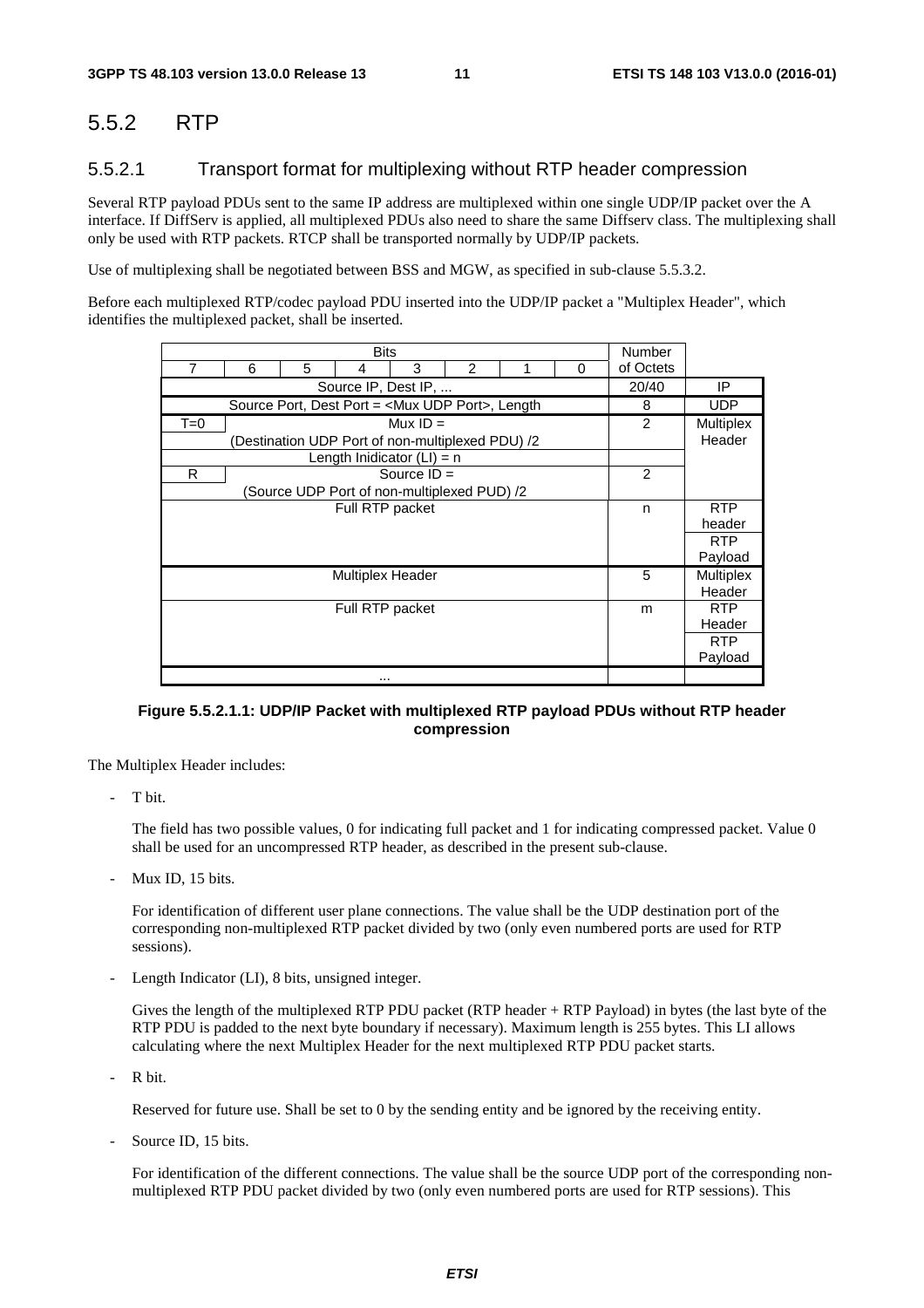information is transferred to permit the receiving node to optionally detect and filter illegitimate packets (e.g. packets received from the peer termination previously associated to the receiving termination).

The multiplexed RTP payload PDU shall be inserted in the IP/UDP packet directly after the corresponding Multiplex Header. The multiplexed RTP payload PDU shall consist of the full RTP header and the RTP payload. If the multiplexed RTP payload PDU does not end at a byte boundary, then the remaining bits of its last byte shall be padded with zeros.

#### 5.5.2.2 Transport format for multiplexing with RTP header compression

To achieve even better bandwidth savings, the RTP header may optionally be compressed. This is possible since the RTP header includes many static fields that remain unchanged during an RTP session (see sub-clause 5.4.2.).

Use of RTP header compression shall be negotiated between BSS and MGW, as specified in sub-clause 5.5.3.2.

At least the first two RTP packets of each RTP session shall be sent with their full RTP header to allow the receiver to store the full header and use it in decompression. RTP packets shall also be sent with their full RTP header till receipt of a RTCP packet from the peer indicating support of RTP header compression. Subsequent packets may be sent with a compressed RTP header. If a BSS/MGW does not receive any of the initial RTP packets with a full RTP header, the BSS/MGW shall assume that the fields of the RTP header other than those present in the compressed RTP header are set as defined in sub-clause 5.4.2, and shall therefore not consider this as an error.

Before each multiplexed RTP payload PDU inserted into the UDP/IP packet a Multiplex Header, which identifies the multiplexed packet, shall be inserted

|                         |   |                                                              | <b>Number</b>                                     |            |  |  |                |                         |
|-------------------------|---|--------------------------------------------------------------|---------------------------------------------------|------------|--|--|----------------|-------------------------|
|                         | 6 | 5                                                            |                                                   | of Octets  |  |  |                |                         |
|                         |   | Source IP, Dest IP,                                          | 20/40                                             | IP         |  |  |                |                         |
|                         |   | Source Port, Dest Port= <mux port="" udp="">, Length, </mux> | 8                                                 | <b>UDP</b> |  |  |                |                         |
| $T=1$                   |   |                                                              | Mux $ID =$                                        |            |  |  | 2              | <b>Multiplex Header</b> |
|                         |   |                                                              | (Destination UDP Port of non-multiplexed PDU) / 2 |            |  |  |                |                         |
|                         |   |                                                              | Length Indicator (LI) = $n + 4$                   |            |  |  |                |                         |
| R                       |   |                                                              | Source $ID =$                                     |            |  |  | $\overline{c}$ |                         |
|                         |   |                                                              | (Source UDP Port of non-multiplexed PDU) /2       |            |  |  |                |                         |
|                         |   |                                                              | Sequence Number (SN)                              |            |  |  |                | Compressed RTP header   |
|                         |   |                                                              | Timestamp (TS)                                    |            |  |  | 2              |                         |
| М                       |   |                                                              | Payload Type (PT)                                 |            |  |  |                |                         |
|                         |   |                                                              | RTP payload                                       |            |  |  | n              | <b>RTP Payload</b>      |
| <b>Multiplex Header</b> |   |                                                              |                                                   |            |  |  | 5              | <b>Multiplex Header</b> |
| Compressed RTP header   |   |                                                              |                                                   |            |  |  | 4              | Compressed RTP header   |
|                         |   |                                                              | RTP payload                                       |            |  |  | m              | RTP payload             |
|                         |   |                                                              |                                                   |            |  |  |                |                         |

#### **Figure 5.5.2.2.1: UDP/IP Packet with multiplexed RTP payload PDUs with RTP header compression**

The Multiplex Header shall be used as described in sub-clause 5.4.3.2. However, the T bit shall be set for a compressed RTP header, as described in the present sub-clause. The Length Indicator gives the length of the multiplexed RTP PDU packet in bytes (compressed RTP header + RTP Payload).

The multiplexed RTP payload PDU shall be inserted in the IP/UDP packet directly after the corresponding Multiplex Header. The multiplexed RTP payload PDU shall consist of the compressed RTP header described below followed by the full RTP payload, as for sub-clause 5.4.2.1. If the multiplexed RTP payload PDU does not end at a byte boundary, then the remaining bits of its last byte shall be padded with zeros.

The compressed RTP header shall include the following fields taken from the uncompressed RTP header:

- Sequence number (SN), 8 bits.

 The field is the least significant byte of the original RTP sequence number (RFC 3550 [29]), hence the sequence number is shortened from 16 bits to 8 bits (which allows to identify 256 consecutive packets). Sub-clause 5.4.2.1.7 is applicable.

Timestamp (TS), 16 bits.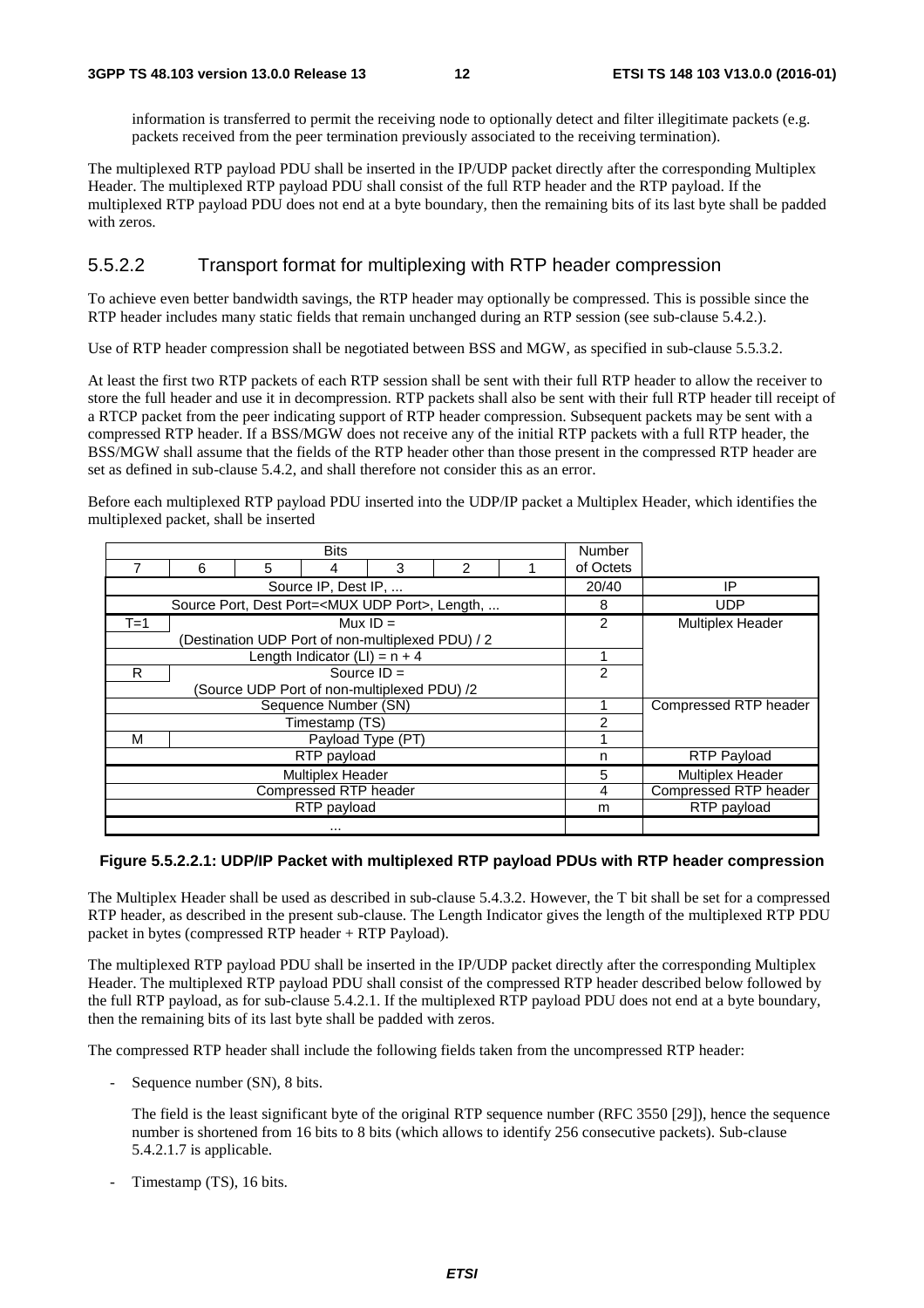The TS field is the two least significant bytes of the original RTP timestamp (RFC 3550 [5]), hence the length is half of the original resulting in modulo of 8 seconds (resp 4 seconds) with 8 kHz (resp 16 kHz) clock reference. Sub-clause 5.4.2.1.8 is applicable.

- Marker bit, 1 bit (see sub-clause 5.4.2)
- Payload Type, 7 bits (see sub-clause 5.4.2)
- NOTE: These RTP fields may change during a connection and thus need to be transferred within each packet for RTP payload. All other RTP fields do not change (see sub-clause 5.4.2).

### 5.5.3 RTCP

#### 5.5.3.1 General

A BSS/MGW wishing to apply RTP multiplexing shall use RTCP (see RFC 3550 [5]) to negotiate multiplexing.

RTCP shall be used separately for each user plane connection. RTCP shall be transported by UDP/IP packets as described in sub-clause 5.4.3. and not included in IP/UDP packets using the multiplexing format described above.

Multiplexing negotiation shall not be performed for user plane connections for which RTP redundancy is used.

#### 5.5.3.2 Multiplexing negotiation via RTCP

RTCP shall be used to negotiate the use of multiplexing. A 3GPP-specific RTCP Multiplexing packet is specified in sub-clause 5.5.3.3. for this purpose, and may be sent as a non-compound RTCP packet. It may also be added to compound RTCP packets following the principles of RFC 3550 [5]. The Multiplexing RTCP packet indicates:

- if multiplexing without RTP header compression is supported;
- if multiplexing with RTP header compression is supported;
- the local UDP port where to receive multiplexed data streams,
- if multiplexing is selected.

When setting up a new user plane connection, both peer BSS and MGW of an UP connection shall start to send data without applying multiplexing and may indicate their readiness to receive multiplexed data streams by including the new RTCP Multiplexing packet in the initial and all subsequent RTCP packets they send. A BSS/MGW shall always announce the same multiplexing capabilities and the same UDP port where to receive multiplexed data streams in all the RTCP Multiplexing packets it sends for a given RTP session. BSS/MGW should preferably send their initial RTCP packet at the very beginning of the RTP session to be able to apply multiplexing as soon as possible, and may repeat it with shorter interval than regular RTCP transmission interval in the beginning to provide resilience against packet loss. A BSS/MGW sending a Multiplexing packet indicating support of multiplexing shall be ready to receive multiplexed packets at the announced UDP port. A single UDP port for multiplexing shall be used per destination IP address.

A BSS/MGW receiving an RTCP packet, where the peer indicated its readiness to receive multiplexed data streams, may apply multiplexing to send the corresponding RTP data streams towards the sender of the RTCP packet. If the BSS/MGW decides to apply multiplexing, it can immediately start sending multiplexed data streams towards the corresponding UDP multiplexing port announced in the received RTCP Multiplexing packet. The BSS/MGW shall indicate in subsequent RTCP Multiplexing packets if it applies multiplexing with or without header compression for the given user connection

A BSS/MGW that does not receive RTCP or receives RTCP without the RTCP Multiplexing packet shall continue to send data for the user connection without applying multiplexing.

A BSS/MGW that does not support multiplexing will ignore the unknown received RTCP Multiplexing packet according to RTCP procedures and will continue to send data for the user connection without applying multiplexing.

Sending of a RTCP Multiplexing packet indicating readiness to receive multiplexed data streams does not necessarily mean that the BSS/MGW is ready to send multiplexed data streams, i.e. multiplexing may be applied on a single or on both directions for a given RTP session.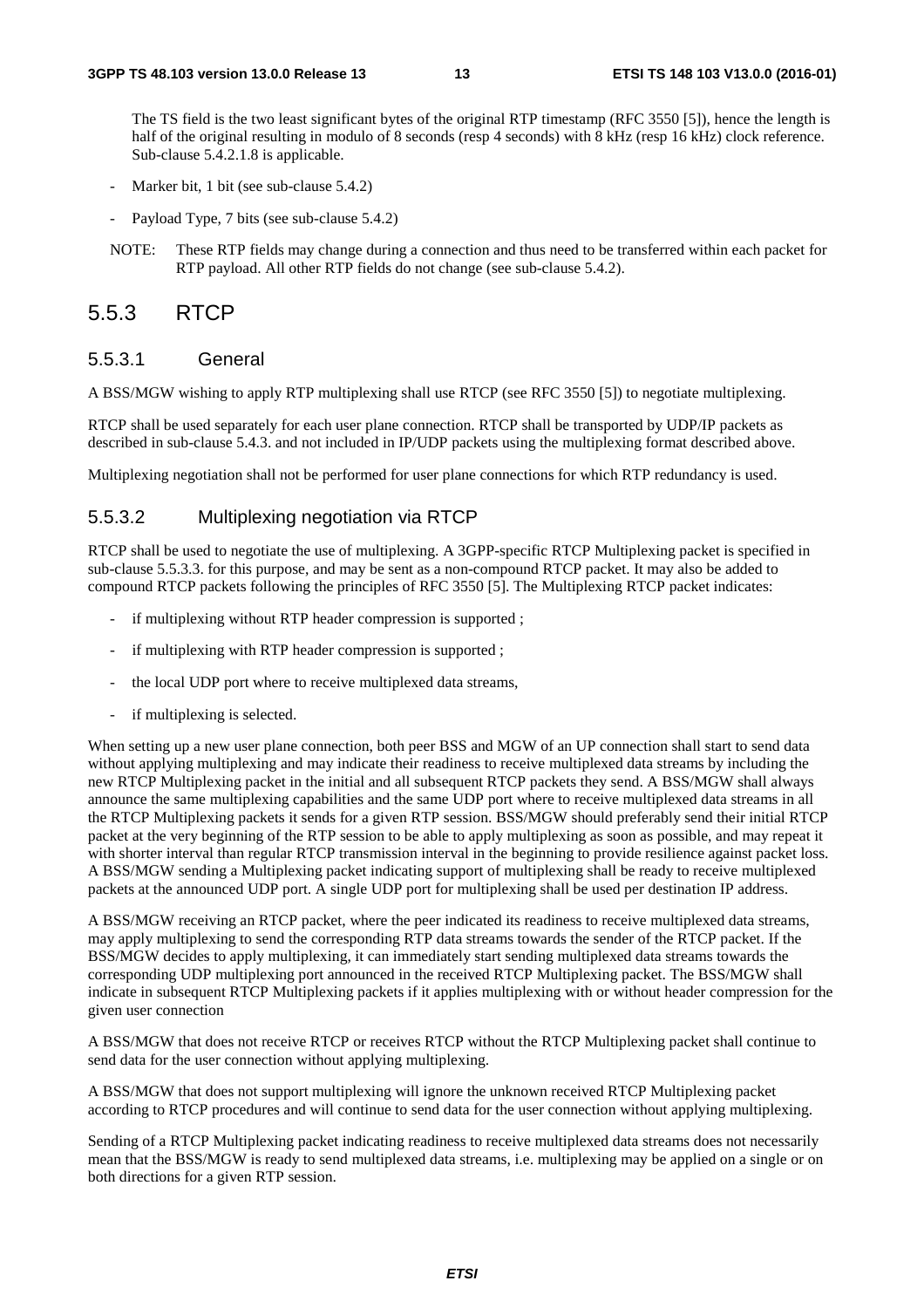### 5.5.3.3 RTCP Multiplexing packet

The format of the RTCP Multiplexing packet is specified in figure 5.5.3.3.1.

|                                     |                                  | Number of |             |   |   |  |   |             |        |
|-------------------------------------|----------------------------------|-----------|-------------|---|---|--|---|-------------|--------|
|                                     | 6                                | 5         | 4           | 3 | າ |  |   | Octets      |        |
| $V = 2$<br>רו<br>subtype            |                                  |           |             |   |   |  |   | APP packet  |        |
| $PT = APP = 204$                    |                                  |           |             |   |   |  |   |             | header |
|                                     |                                  |           | っ           |   |   |  |   |             |        |
|                                     |                                  |           | SSRC/CSRC   |   |   |  |   | 4           |        |
|                                     |                                  |           | Name(ASCII) |   |   |  |   | 4           |        |
| <b>MUX</b>                          | Selection<br>СP<br>Reserved=0000 |           |             |   |   |  | 2 | Application |        |
|                                     | Reserved=00000000                |           | dependent   |   |   |  |   |             |        |
| Local MUX UDP port /2<br>Reserved=0 |                                  |           |             |   |   |  | 2 | data        |        |
|                                     |                                  |           |             |   |   |  |   |             |        |

#### **Figure 5.5.3.3.1: RTCP Multiplexing packet**

The APP packet header includes :

- version (V), 2 bits

 Identifies the version of RTP, which is the same in RTCP packets as in RTP data packets. RTP Version 2 shall be used.

 $padding (P), 1 bit$ 

As specified in RFC 3550 [4].

subtype, 5 bits.

The following subtype value shall be used :

00001 : RTCP Multiplexing packet

packet type (PT), 8 bits.

Shall contains the constant 204 to identify this as an RTCP APP packet

length, 16 bits.

 As specified in RFC 3550 [4]. The length of this RTCP packet in 32-bit words minus one, including the header and any padding. (The offset of one makes zero a valid length and avoids a possible infinite loop in scanning a compound RTCP packet, while counting 32-bit words avoids a validity check for a multiple of 4.)

SSRC/CSRC, 32 bits.

As specified in RFC 3550 [4].

name, 32 bits.

Shall be set to "3GPP"

The application-dependent data includes :

multiplexing bit (MUX), 1 bit

 Indicates whether multiplexing without RTP header compression is supported or not by the sender of the RTCP packet : set to 0 if not supported, set to 1 if supported.

multiplexing with RTP header compression bit (CP), 1 bit

 Indicates whether multiplexing with RTP header compression is supported or not by the sender of the RTCP packet : set to 0 if not supported, set to 1 if supported.

Selection bits, 2 bits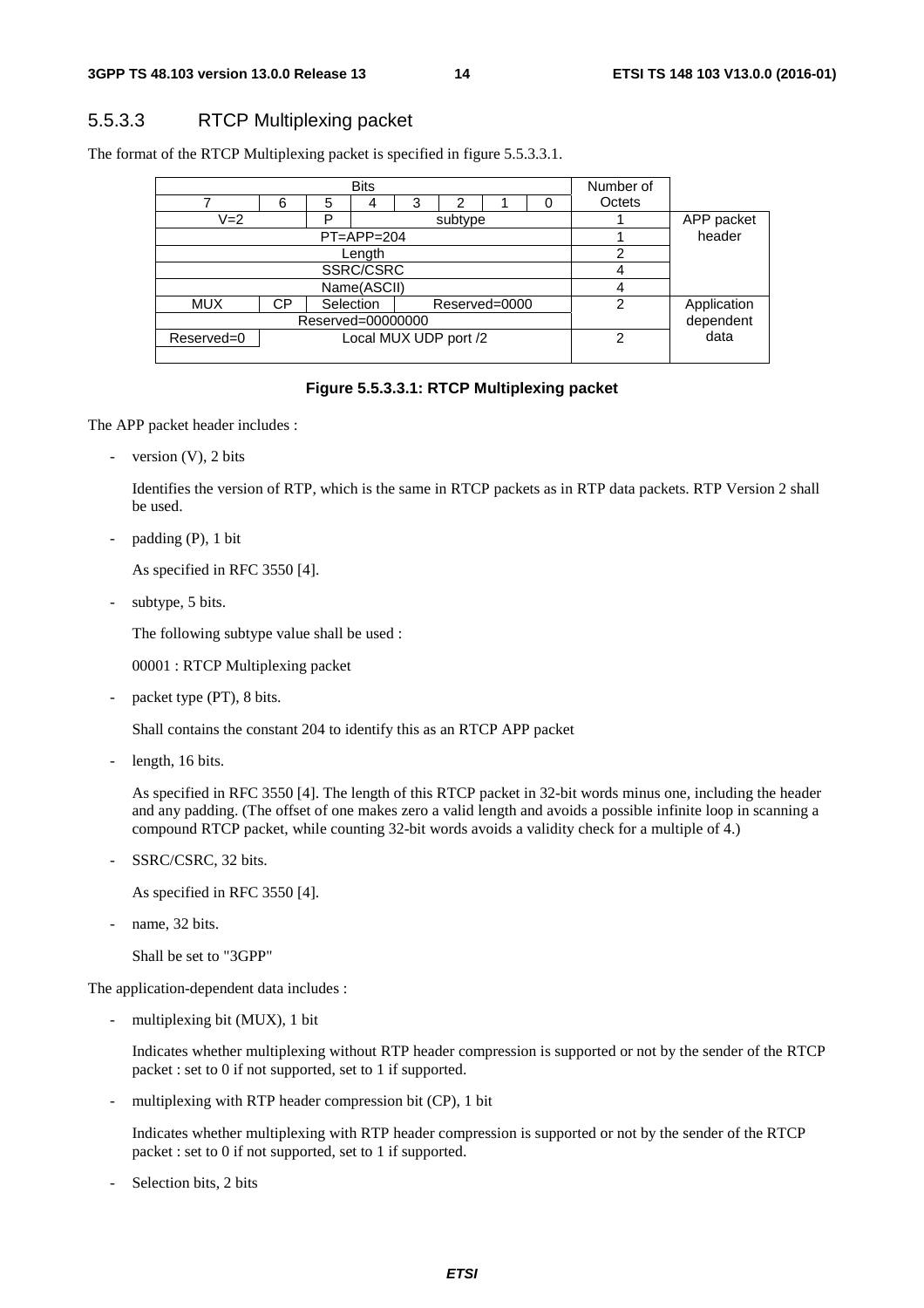Indicates whether the sender of the RTCP packet has selected to apply multiplexing with or without header compression for the user plane packets that it sends on this connection. The following values are defined:

00: no multiplexing is applied

01: multiplexing is applied without RTP header compression

10: multiplexing is applied with RTP header compression

11: reserved

Local MUX UDP port, 15 bits :

 Local UDP port where the sender demands to receive multiplexed data streams. The value shall be the same as the local MUX UDP port divided by two. This parameter shall be ignored by the receiver of the RTCP Multiplexing packet if the MUX and CP bits indicate that multiplexing is not supported.

Reserved bits:

 Extension bits may be added in the RTCP Multiplexing packet in future releases. Reserved bits shall be set to 0 in sent RTCP Multiplexing packet of this release and shall be ignored in incoming RTCP Multiplexing packets.

Extension fields may be added in the RTCP Multiplexing packet in future releases. They shall be ignored by a BSS/MGW implementing an earlier version of the specification.

# 5.6 Transport of CSData

### 5.6.1 Introduction

The transport of Circuit Switched Data (CSData) across the A-Interface User Plane over IP uses per default no redundancy. A constant bit stream of 64kbps is transported in RTP packets, one every 20ms, with 160 octets payload each. RFC 4040 [9] is used as basis. It is expected that most IP networks provide a sufficiently low RTP packet loss rate and redundancy is not needed, because the errors introduced by the imperfect radio transmission dominate the service performance by far.



**Figure 5.6.1.1: No Redundancy (redundancy level = 1)** 

RTP redundancy may be used for CSData calls in AoIP in networks with noticeable RTP packet losses in order to reduce the data loss rate and improve the success rate of sensitive CSData services (e.g. fax). RTP redundancy increases the transmission delay noticeably and the bandwidth demand across the A-Interface substantially. RTP redundancy shall not be used for speech calls on AoIP. RFC 2198 [11] is used as basis.

RTP redundancy increases the size of RTP packets substantially and is therefore not compatible with RTP multiplexing. On the other hand RTP Multiplexing would not gain much due to the already low overhead caused by this packet size.

RTP redundancy for CSData is negotiated per call between MSC and BSS in BSSMAP, see TS 48.008 [19]. RTP redundancy is always used symmetrically, i.e. the same redundancy level is used in both directions across the A-Interface for a given call. The negotiated RTP redundancy is exactly known to sender and receiver in AoIP.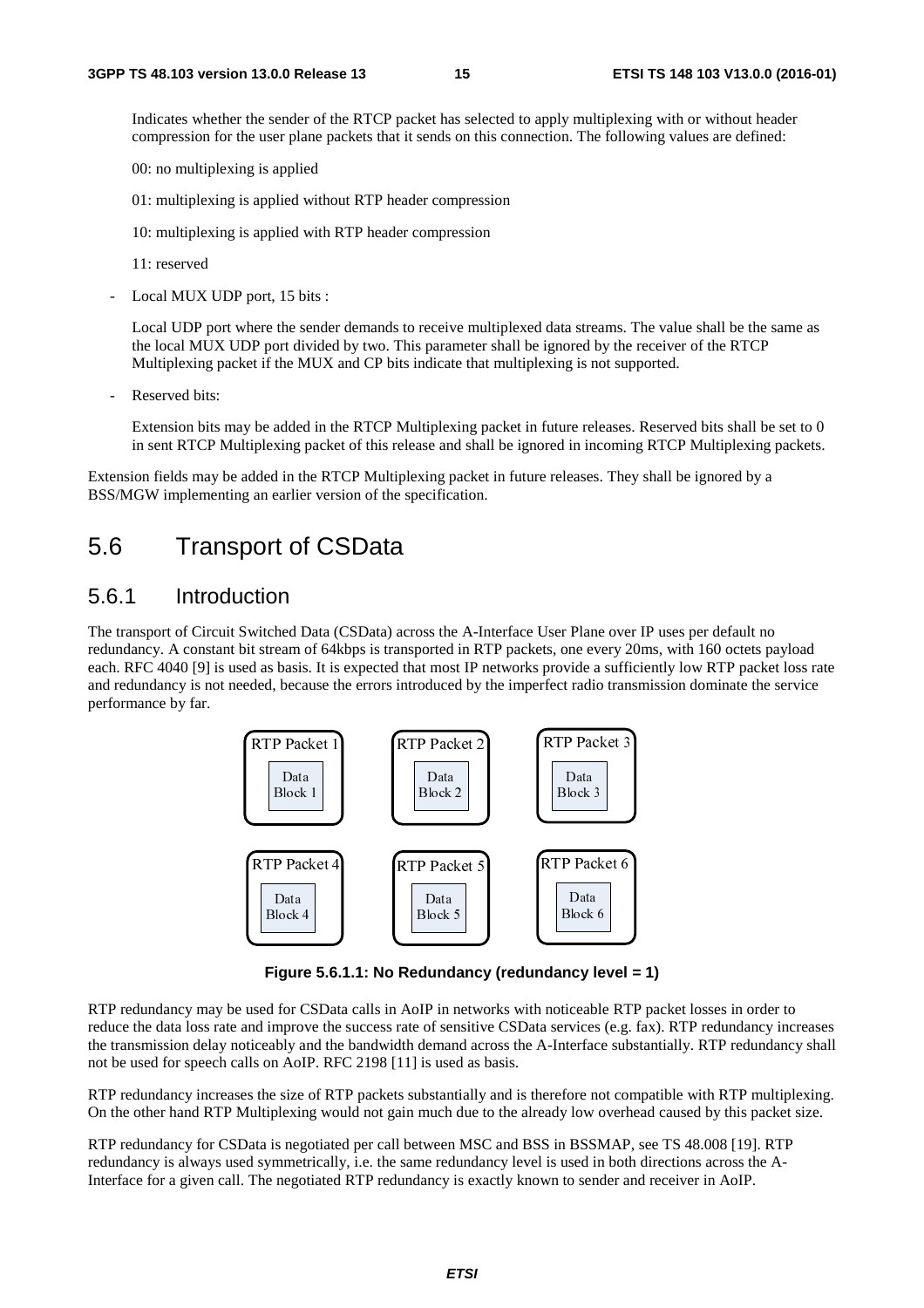For RTP redundancy, several successive data blocks are usually packed (except for start and stop) into one RTP packet. The number of RTP packets is not increased (or only marginally due to start/stop effects). The normal number of successive data blocks in one RTP packet is defined as "redundancy level". Redundancy level 1 denotes the transmission without redundancy (Figure 5.6.1.1).

When RTP redundancy is used, the redundancy level can be either 2 (Figure 5.6.1.2) or 3 (Figure 5.6.1.3).



**Figure 5.6.1.2: RTP packets with redundant data with redundancy level = 2**



**Figure 5.6.1.3: RTP packets with redundant data with redundancy level = 3** 

Each RTP packet with redundancy consists of the "primary" data block and one or two "redundant" data blocks. The Time Stamp of the RTP packet is identical to the Time Stamp of the primary data block. The redundant data blocks have Time Stamp values lower than the primary data block (except when wrap around of timestamp occurs). Note that also RTP packets without redundant data blocks are used in start and stop, when redundancy has been negotiated.

### 5.6.2 Transport formats for CSData

#### 5.6.2.1 Transport format for CSData without redundancy

If RTP redundancy is not used, then RTP multiplexing may be applied. The following text describes the RTP packet format for CSData on AoIP without RTP multiplexing.

The RTP packet format for CSData is defined in RFC 4040 [9]). For AoIP the RTP Payload Type "120" identifies this RTP Packet as "RTP packet without redundancy". The RTP sequence number is "n". It is incremented by the sender by 1 with every newly sent RTP packet, regardless of the Time Stamp.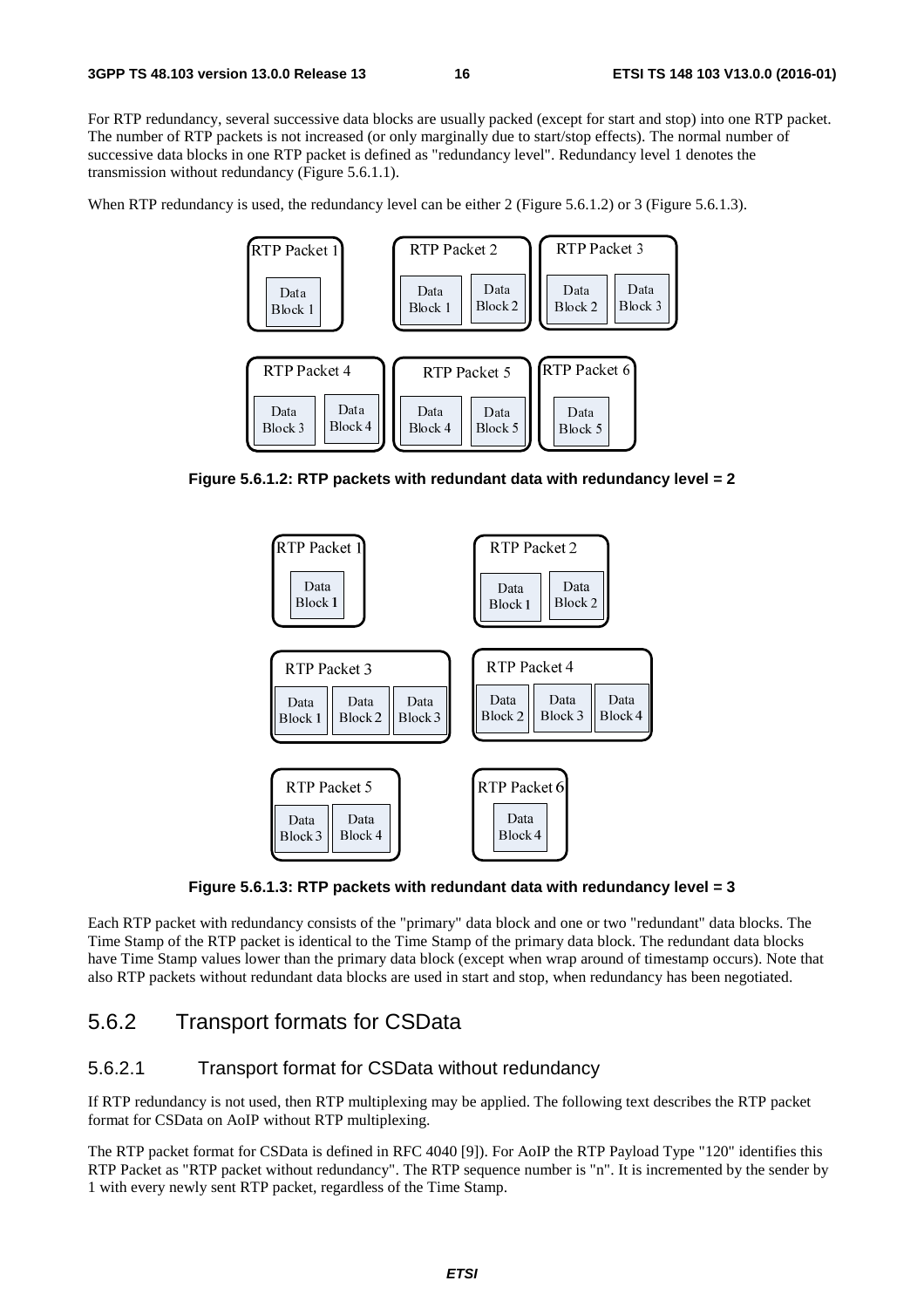The Time Stamp of the RTP Packet is "Tn". It is incremented by the sender as appropriate. Since for AoIP the Packetization Time is fixed to 20ms and the Sampling Clock is fixed to 8000, the Time Stamp is incremented typically by 160.

Due to the fixed Packetization time and Sampling Clock one data block in CSData for AoIP has 160 octets (O1 to O160). The length of the data block is not explicitly given within the RTP packet; it can be derived from the size of the RTP packet minus the overhead (12 octets).

Here the example for one RTP packet for CSData in AoIP with no redundancy (4 octets in one row):

| Octet 1 $(5, 9, )$ |                                                                                                                  |   | Octet $2(6, 10, )$                       | Octet 3 (7, 11, ) | Octet 4 (8, 12, )                        |  |  |  |  |
|--------------------|------------------------------------------------------------------------------------------------------------------|---|------------------------------------------|-------------------|------------------------------------------|--|--|--|--|
| $V = 2$            | $CC=0$                                                                                                           | м | $PT = 120$                               |                   | Sequence number of primary data block: n |  |  |  |  |
|                    | Time Stamp of primary data block: Tn                                                                             |   |                                          |                   |                                          |  |  |  |  |
|                    |                                                                                                                  |   | Synchronisation Source Identifier (SSRC) |                   |                                          |  |  |  |  |
|                    | O <sub>2</sub> of CSData (Tn)<br>O3 of CSData (Tn)<br>O1 of CSData (primary=Tn)<br>O <sub>4</sub> of CSData (Tn) |   |                                          |                   |                                          |  |  |  |  |
|                    | $\cdots$<br>$\cdots$<br>$\cdots$                                                                                 |   |                                          |                   |                                          |  |  |  |  |
| $\cdots$           |                                                                                                                  |   | $\cdots$                                 | $\cdots$          | O160 of CSData (Tn)                      |  |  |  |  |

#### **Figure 5.6.2.1.1: RTP packetisation for CSData without redundancy**

#### 5.6.2.2 Transport format for CSData with redundancy

If RTP redundancy is used, then RTP multiplexing shall not be applied. When RTP redundancy is used (redundancy level = 2 or 3) the RTP packet format is further defined in RFC 2198 [11]).

The RTP Payload Type of "121" in AoIP identifies this RTP packet as "RTP packet with redundancy".

RFC 2198 introduces just after the main RTP header (first 12 octets) a sub-header as (example RED=3):

|         | Octet 1 (5, 9)                       | Octet 2 (6)                             | Octet 3 (7) | <b>Octet 4 (8)</b>         |
|---------|--------------------------------------|-----------------------------------------|-------------|----------------------------|
| $F = 1$ | $ Block-PT (n-2) = 120 $             | Timestamp-offset of block $(n-2) = 320$ |             | Block-length $(n-2) = 160$ |
| $F=1$   | $\vert$ Block-PT (n-1) = 120 $\vert$ | Timestamp-offset of block $(n-1) = 160$ |             | Block-length $(n-1) = 160$ |
| $F=0$   | Block-PT $(n) = 120$                 |                                         |             |                            |

#### **Figure 5.6.2.2.1: RTP sub-header for CSData with redundancy**

This sub-header includes:

**F** bit: 1 bit: set to 1, if this is a redundant data block and another data block follows 0, if this is the last (primary) data block

**Block-Payload Type**: 7 bits; set to 120 in case of CSData on AoIP.

#### **Timestamp-Offset:** 14 bits;

unsigned integer; specifies the offset with respect to the (main) Time Stamp of the RTP packet. It allows to compute the actual timestamp of the corresponding redundant data block, which equals Time Stamp (data block) = Timestamp (RTP packet) – Timestamp-Offset (data block).

#### **Block Length:** 10 bits

unsigned integer; specifies the size of the data block in octets.

The Block-Payload Type ("120" for AoIP) identifies that the primary and redundant data are packed according to RFC 4040, see above, as specified for AoIP. The Time Stamp of the RTP Packet is identical to the Time Stamp of the primary data block (n), which comes last in the RTP packet. The redundant data block (n-1), which comes before the primary data block, has 160 octets, its Time Stamp (Tn-160) is defined relative to the Time Stamp of the primary data block, i.e. Timestamp-offset  $= 160$ . The block-length of the redundant data (n-1) block is specified.

The length of the primary data block is not explicitly included, it can be derived from the size of the RTP packet minus the overhead minus the size of the redundant data blocks.

Here the example for one RTP packet with RED=2: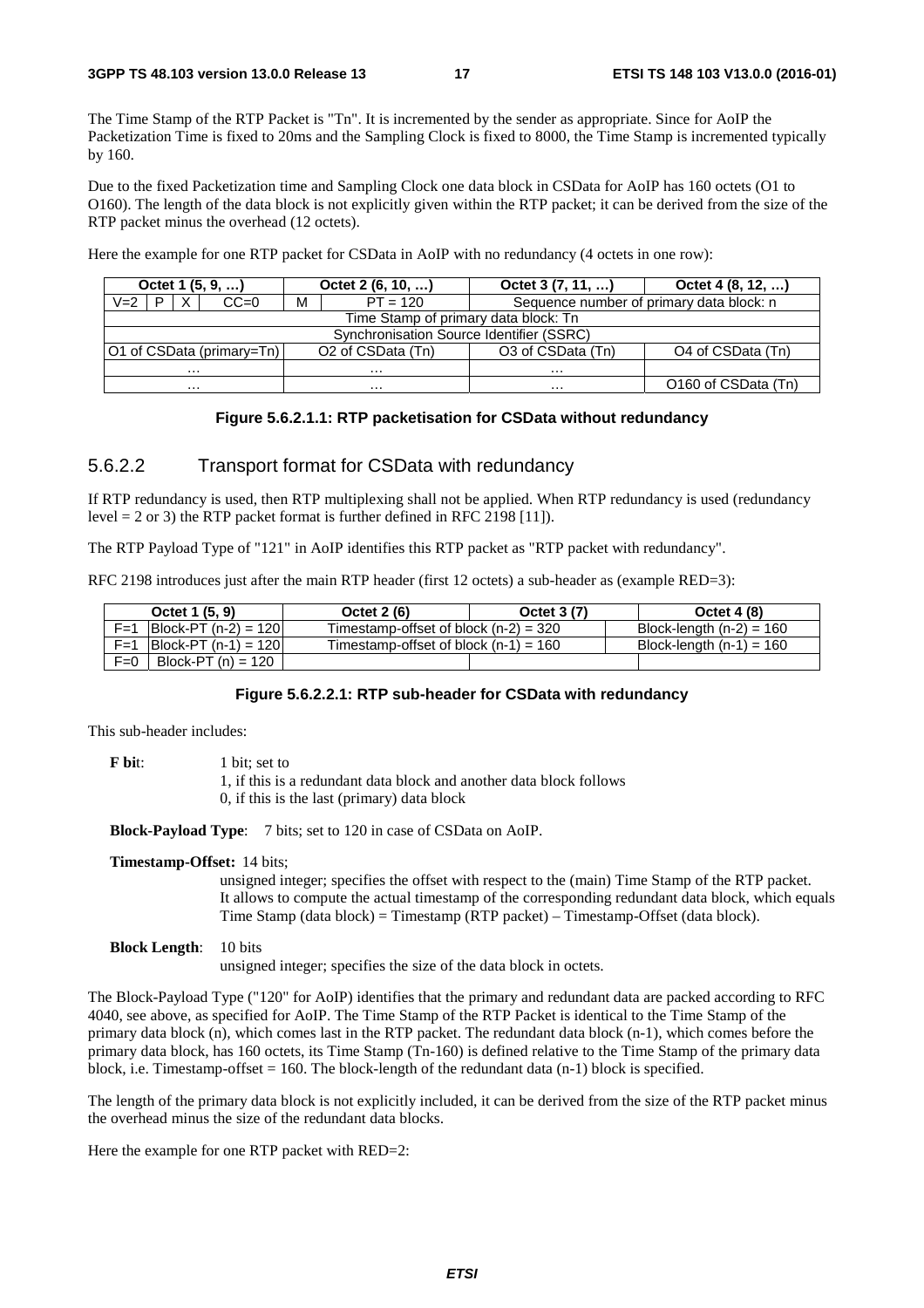|         | Octet 1 (5, 9, )                         | Octet 2 (6, 10, )                                 | Octet 3 (7, 11, )                        |                            | Octet 4 (8, 12, )     |  |  |  |
|---------|------------------------------------------|---------------------------------------------------|------------------------------------------|----------------------------|-----------------------|--|--|--|
| $V = 2$ | P<br>X<br>$CC=0$                         | Main-PT = $121$<br>м                              | Sequence number of primary data block: n |                            |                       |  |  |  |
|         | Time Stamp of primary data block: Tn     |                                                   |                                          |                            |                       |  |  |  |
|         | Synchronisation Source Identifier (SSRC) |                                                   |                                          |                            |                       |  |  |  |
|         | $Block-PT = 120$                         | Timestamp-offset of block $n-1 = 160$             |                                          | Block-length $(n-1) = 160$ |                       |  |  |  |
| 0       | $Block-PT = 120$                         | O1 of CSData (red=Tn-160)   O2 of CSData (red=Tn- |                                          |                            | O3 of CSData (red=Tn- |  |  |  |
|         |                                          |                                                   | 160)                                     |                            | 160)                  |  |  |  |
| .       |                                          | .                                                 | $\cdots$                                 |                            | $\cdots$              |  |  |  |
|         | O160 of CSData (red=Tn-                  | O1 of CSData (prim=Tn)                            | $\cdots$                                 |                            | $\cdots$              |  |  |  |
|         | 160)                                     |                                                   |                                          |                            |                       |  |  |  |
|         | .                                        | .                                                 | $\cdots$                                 |                            | .                     |  |  |  |
|         | O160 of CSData (Tn)                      |                                                   |                                          |                            |                       |  |  |  |

#### **Figure 5.6.2.2.2: RTP packetisation for CSData with redundancy RED=2**

Here the example for one RTP packet with RED=3:

| Octet $1(5, 9, )$            | Octet $2(6, 10, )$                                | Octet 3 (7, 11, ) |  | Octet 4 $(8, 12, )$                      |  |  |
|------------------------------|---------------------------------------------------|-------------------|--|------------------------------------------|--|--|
| $CC=0$<br>$V = 2$<br>X<br>P. | Main-PT = $121$<br>м                              |                   |  | Sequence number of primary data block: n |  |  |
|                              | Time Stamp of primary data block: Tn              |                   |  |                                          |  |  |
|                              | Synchronisation Source Identifier (SSRC)          |                   |  |                                          |  |  |
| $Block-PT = 120$             | Timestamp offset of block $n-2 = 320$             |                   |  | Block-length $(n-2) = 160$               |  |  |
| $Block-PT = 120$             | Timestamp offset of block $n-1 = 160$             |                   |  | Block-length $(n-1) = 160$               |  |  |
| $\Omega$<br>$Block-PT = 120$ | O1 of CSData (red=Tn-320)   O2 of CSData (red=Tn- |                   |  | O3 of CSData (red=Tn-                    |  |  |
|                              |                                                   | 320)              |  | 320)                                     |  |  |
| .                            | .                                                 | $\cdots$          |  | $\cdots$                                 |  |  |
| O160 of CSData (Tn-320)      | O1 of CSData (red=Tn-160)                         | $\cdots$          |  | $\cdots$                                 |  |  |
| .                            | .<br>.                                            |                   |  | .                                        |  |  |
| O160 of CSData (Tn-160)      | O1 of CSData (prim=Tn)                            | $\cdots$          |  | .                                        |  |  |
| .                            | .                                                 | .                 |  | .                                        |  |  |
| O160 of CSData (Tn)          |                                                   |                   |  |                                          |  |  |

#### **Figure 5.6.2.2.3: RTP packetisation for CSData with redundancy RED=3**

#### 5.6.2.3 Start and Stop of RTP streams with redundancy

For the first RTP packet in a stream of RTP packets with redundancy only one data block exists: the primary data block. Therefore this first RTP packet looks like:

| Octet 1 $(5, 9, )$                       |   |        | Octet $2(6, 10, )$ |                        | Octet 3 (7, 11, )             | Octet $4(8, 12, )$                       |  |
|------------------------------------------|---|--------|--------------------|------------------------|-------------------------------|------------------------------------------|--|
| $V = 2$<br>P                             | X | $CC=0$ | M                  | Main-PT = $121$        |                               | Sequence number of primary data block: n |  |
| Time Stamp of primary data block: Tn     |   |        |                    |                        |                               |                                          |  |
| Synchronisation Source Identifier (SSRC) |   |        |                    |                        |                               |                                          |  |
| 0<br>$Block-PT = 120$                    |   |        |                    | O1 of CSData (prim=Tn) | O <sub>2</sub> of CSData (Tn) | O3 of CSData (Tn)                        |  |
| .                                        |   |        | .                  |                        | .                             | .                                        |  |
| O160 of CSData (Tn)                      |   |        |                    |                        |                               |                                          |  |

#### **Figure 5.6.2.3.1: RTP packetisation for CSData with redundancy RED=3**

The (main-) Payload Type of the RTP Packet is set to "121" to indicate the redundancy. But the sub-header specifies only one data block with Paylaod Type "120" and no further redundant data blocks. So this RTP packet is different to the one for no redundancy, although only one data block is included. The second RTP packet looks always like shown in the example above for RED=2. If RED=2 is negotiated, then all following RTP packets are identical in design to the second one. If RED=3 is negotiated, then the third and all following RTP packets look like shown in the example above for RED=3. Since the primary data block is always the last in the RTP packet and is defining the Time Stamp for the RTP packet, this Time Stamp is always incrementing by 160.

For the last RTP packets in a stream of RTP packets with redundancy the packet content is again redunced from 3 to 2 to 1 data block and so the very last RTP packet is designed like the very first one, then last-1 like the second and the last-2 like the third. But at the end no new primary data blocks are added, the last block in the RTP packet is then already a redundant data block and therefore the Time Stamp of the RTP packet does not longer increment (but the RTP sequence number does increment).

The start of the RTP stream is important at call setup and handover. The end of the RTP stream is important at handover, maybe less important at the end of the call.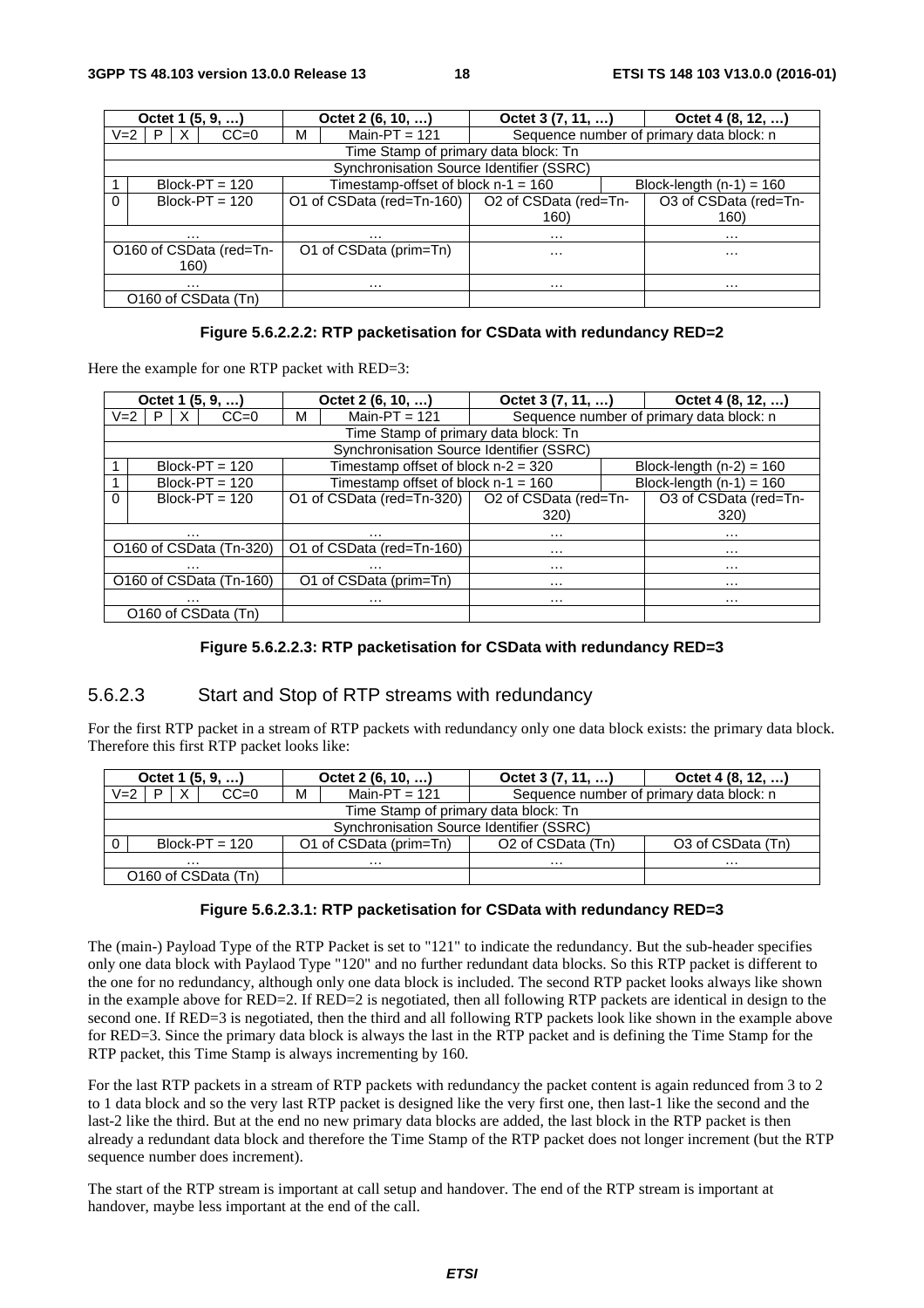# 5.7 Transport during local switching

When a local switch path is established in the BSS for a local call, the UDP/IP endpoints at the BSS and the Access MGWs for both the call legs in uplink and downlink shall not be released.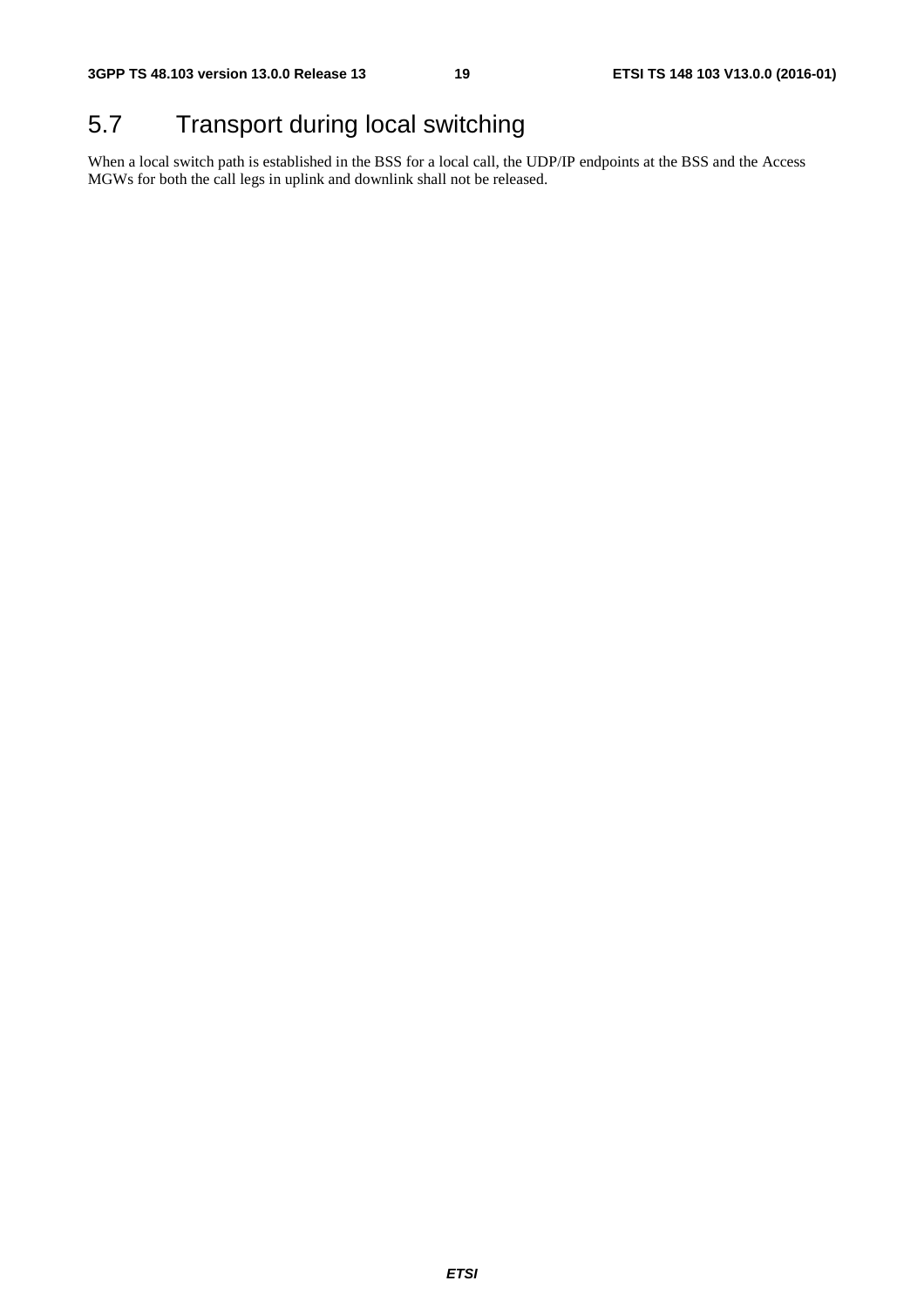# Annex A (informative): Change History

| <b>TSG</b><br>Date / | TSG Doc. | <b>CR</b> | Rev | <b>Subiect/Comment</b>                       | <b>New</b> |
|----------------------|----------|-----------|-----|----------------------------------------------|------------|
| 2016<br>January      |          |           |     | Update to version 13 based on version 12.0.0 |            |